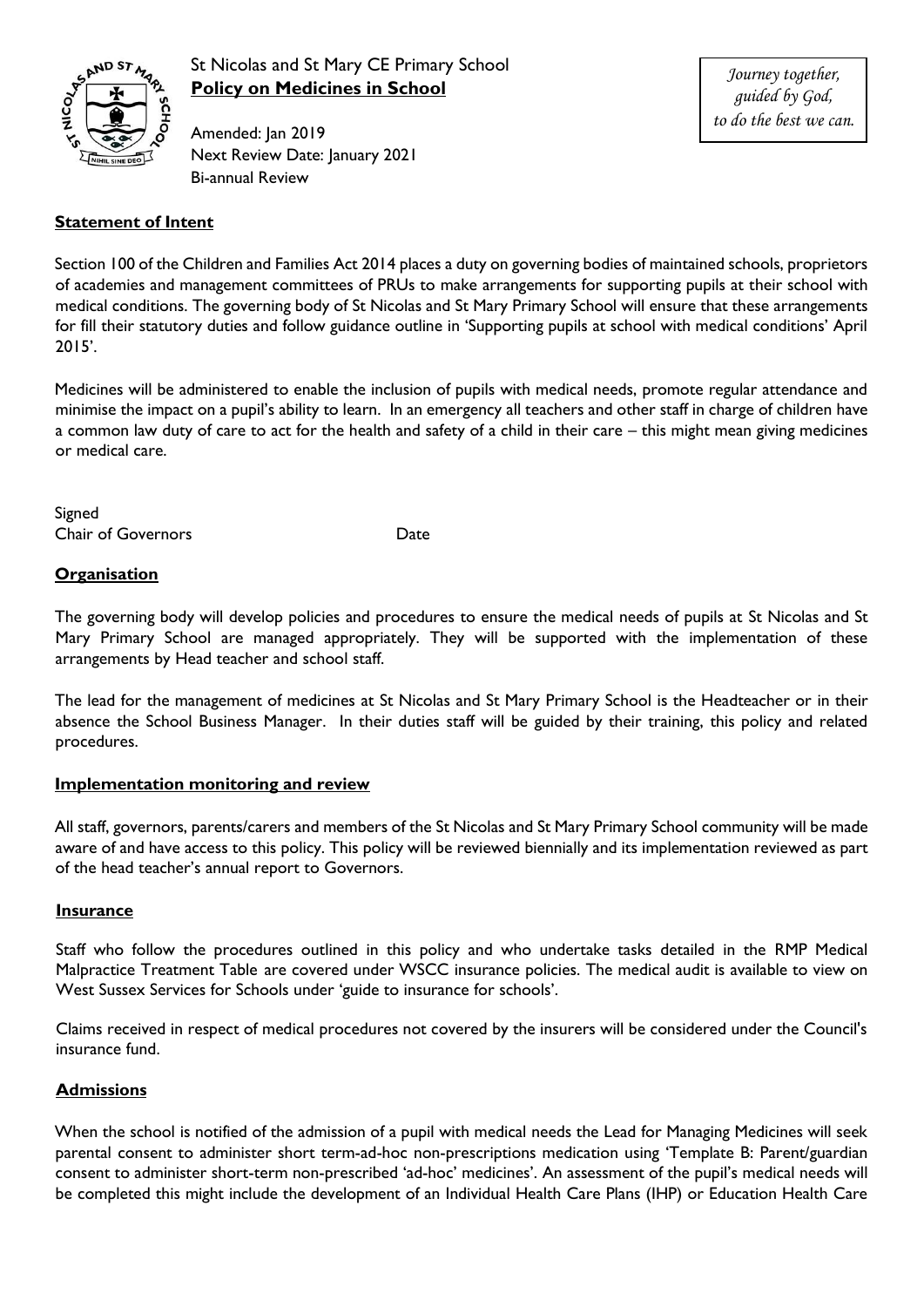Plans (EHC) and additional staff training. The school will endeavour to put arrangements in place to support that pupil as quickly as possible. However the school may decide (based on risk assessment) to delay the admission of a pupil until sufficient arrangements can be put in place.

#### **Pupils with medical needs**

The school will follow Government guidance and develop an IHP or EHC for pupils who:

- Have long term, complex or fluctuating conditions these will be detailed using Template 1 (Appendix 1)
- Require medication in emergency situations these will be detailed using Template 2 for mild asthmatics and Templates 3, 4, 5 and 6 for anaphylaxis (Appendix 1).

Parents/guardians should provide the Head teacher with sufficient information about their child's medical condition and treatment or special care needed at school. Arrangements can then be made, between the parents/guardians, Head teacher, school nurse and other relevant health professionals to ensure that the pupil's medical needs are managed well during their time in school. Healthcare plans will be reviewed by the school annually or earlier if there is a change in a pupil's medical condition.

#### **All prescribed and non-prescribed medication**

On no account should a child come to school with medicine if he/she is unwell. Parents may call into the school and administer medicine to their child, or they may request that a member of school staff administers the medicine. If a pupil refuses their medication, they should not be forced, the school will contact the parent/guardian and if necessary the emergency services. Pupils should not bring any medication to school for self-administration.

The school will keep a small stock of paracetamol and antihistamine, for administration with parental consent (template B or gained at the time of administration) for symptoms that arise during the school day. All other medication must be supplied by the parent/guardian in the original pharmacist's container clearly labelled and include details of possible side effects e.g. manufacturer's instructions and/or patient information leaflet (PIL). Medicines must be delivered to the school office with the appropriate consent form Template C and/or C1 (Appendix 2). The school will inform the parent/guardian of the time and dose of any medication administered at the end of each day by text.

#### **Confidentiality**

As required by the General Data Protection Act 2018, school staff should treat medical information confidentially. Staff will consult with the parent, or the pupil if appropriate, as to who else should have access to records and other information about the pupil's medical needs and this should be recorded on the IHP or EHC. It is expected that staff with contact to a pupil with medical needs will as a minimum be informed of the pupil's condition and know how to respond in a medical emergency.

#### **Consent to administer medication**

Parental/guardian consent to administer medication will be required as follows:

- **Short term ad-hoc non-prescribed medication** The school will request parent/guardian consent to administer ad-hoc non-prescription medication by either using Template B (Appendix 2) when the pupil joins the school OR by contacting the parent/guardian to gain consent at the time of administration (conversations will be recorded). The school will send annual reminders requesting parents/guardians to inform the school if there are changes to consent gained when the pupil joins the school. If the school is not informed of any changes by the parent/guardian it will be assumed that consent remains current.
- **Prescribed and non**-**prescribed medication** each request to administer medication must be accompanied by 'Parental consent to administer medication form (Appendix 2 Template C and/or C1) or if applicable on the IHP)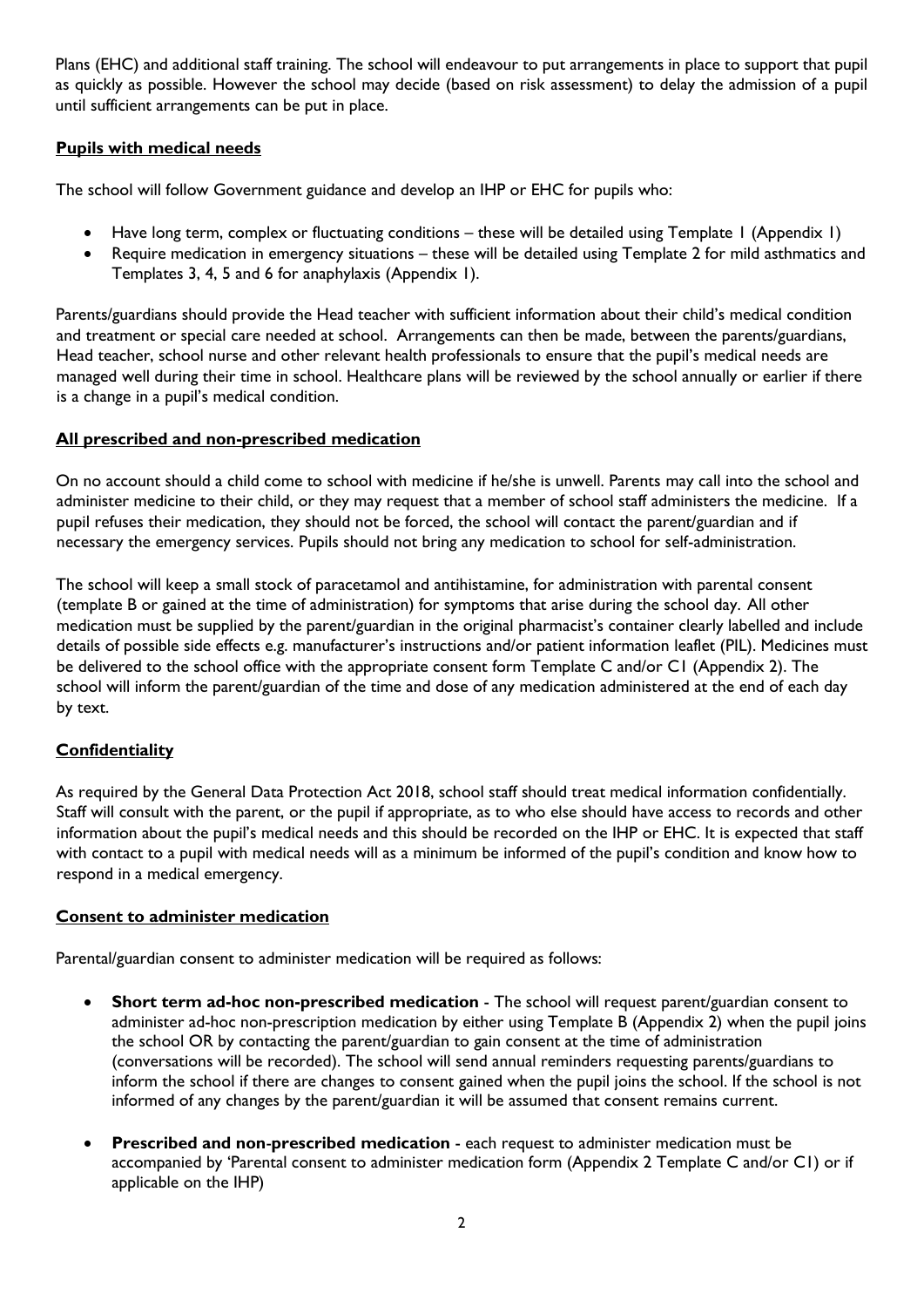#### **Prescription Medicines**

Medicine should only be brought to school when it is essential to administer it during the school day. In the vast majority of cases, doses of medicine can be arranged around the school day thus avoiding the need for medicine in school. Antibiotics for example are usually taken three times a day, so can be given with breakfast, on getting home from school and then at bedtime. Administration will be recorded using Template D or E and the parent/guardian informed. Parents/guardians are expected to remove any remaining medicine from school once the prescribed course has been completed.

#### **Non-prescription Medicines**

Under exceptional circumstances where it is deemed that their administration is required to allow the pupil to remain in school the school will administer non-prescription medicines. The school will not administer alternative treatments i.e. homeopathic or herbal potions, pills or tinctures or nutrition supplements unless prescribed or recommended by a Doctor and detailed on an IHP or EHC as part of a wider treatment protocol. As recommended by the Government in Supporting Pupils at School with Medical Conditions December 2015 the school will also not administer aspirin unless prescribed. The storage and administration for non-prescription medication will be treated as prescription medicines.

If the relevant symptoms develop during the school day as detailed under the paragraph 'short term ad-hoc nonprescribed medication' the school will administer the following non-prescription medications:

- paracetamol (to pupils of all ages)
- antihistamine,

All other non-prescription medications will only be administered by staff, providing:

- The parent/guardian confirms daily the time the medication was last administered and this is recorded on Template C1 (Appendix 2);
- medication is licensed as suitable for the pupil's age;
- medication is suitable for the pupil i.e. if a child is asthmatic the medication is suitable for that condition;
- administration is required more than 3 to 4 times per day;
- medication is supplied by the parent or guardian in the original packaging with the manufacturer's instructions and/or (PIL);
- and accompanied by parental/guardian consent Template C and C1 (Appendix 2) and confirmation the medication has been administered previously without adverse effect;

The school will NOT administer non-prescription medication:

- as a preventative, i.e. in case the pupil develops symptoms during the school day;
- if the pupil is taking other prescribed or non-prescribed medication, i.e. only one non-prescription medication will be administered at a time;
- Any requirement for a non-prescription medication to be administered during school hours for longer than 48 hours must be accompanied by a Doctor's note. In the absence of a Doctor's note and if following the administration of a non-prescription medication symptoms have not begun to lessen in the first 48 hours the school will advise the parent to contact their Doctor. If symptoms have begun to alleviate, the medication can continue to be administered at home out of school hours. Under very exceptional circumstances where the continued administration of a non-prescribed medication is required to keep the pupil in school and this requirement has not been documented by a medical professional the school will continue to administer medication at their own discretion.
- A request to administer the same or a different non-prescription medication that is for the same/initial condition will not be repeated for 2 weeks after the initial episode; and not for more than 2 episodes per term - it will be assumed that the prolonged expression of symptoms requires medical intervention, and parents/guardians will be advised to contact their Doctor.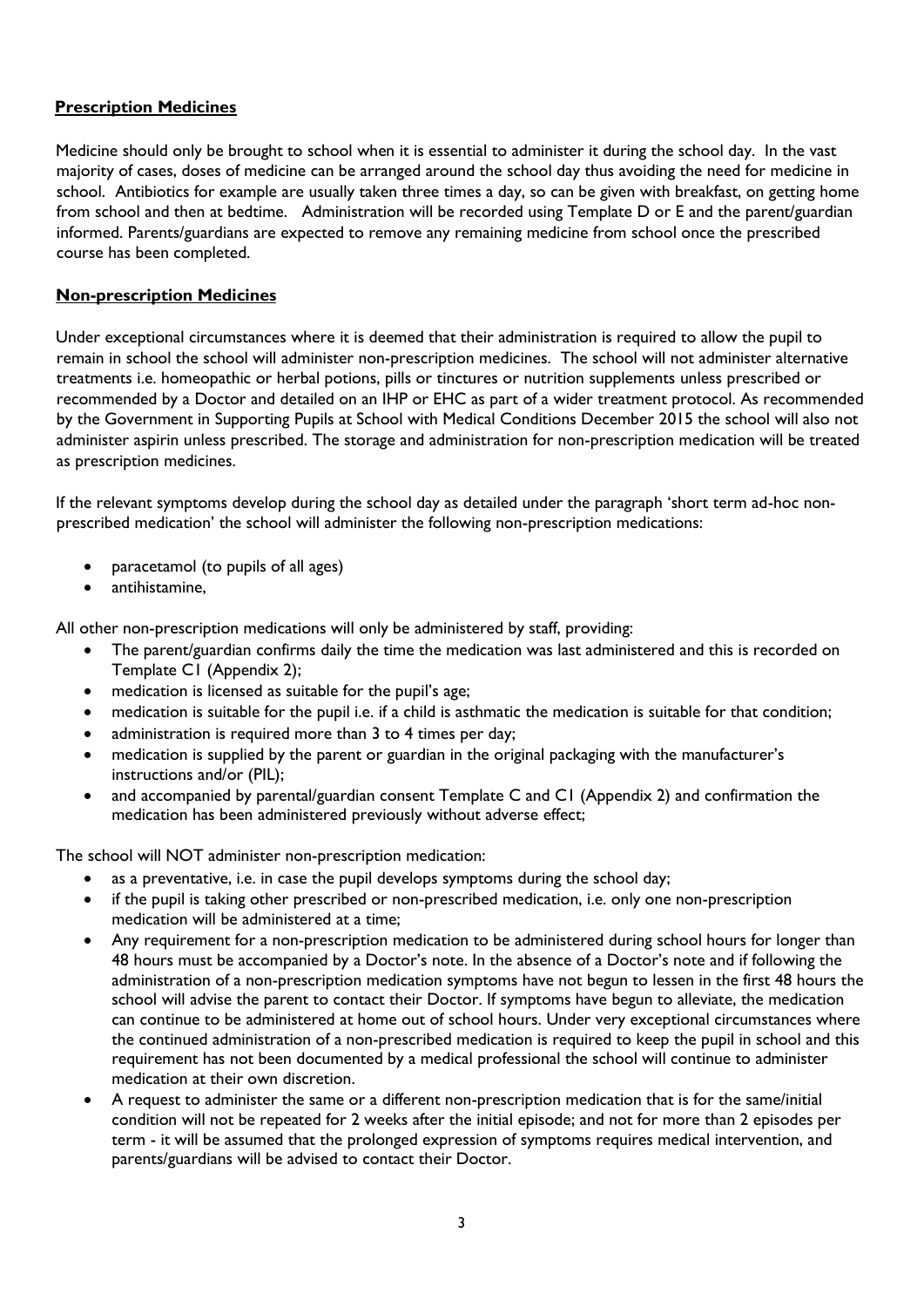- Skin creams and lotions will only be administered in accordance with the Schools Intimate Care Policy and procedures.
- Medication that is sucked i.e. coughs sweets or lozenges, will not be administered by the school. if parents/guardians have forgotten to administer non-prescription medication that is required before school – requests to administer will be at the discretion of the school and considered on an individual basis.

#### **Short term ad-hoc non-prescribed medication**

A small stock of standard paracetamol and antihistamine will be kept by the school for administration if symptoms develop during the school day.

ONLY the following will be administered following the necessary procedures:

- For mild allergic reaction anti-histamine (see Anaphylaxis)
- For travel sickness medication will be administered if required before educational visits and must be age appropriate and supplied by the parent/guardian in its original packaging with the PIL if available.

Only 1 dose of any of the above medications suitable to the weight and age of the pupil will be administered during the school day.

#### **Pain relief protocol for the administration of paracetamol**

If a request for non-prescribed pain relief is made by a pupil or carer/staff (advocate for a non-verbal/noncommunicating pupil) before 12pm:

- The school will contact the parent/guardian and confirm that a dose of pain relief was NOT administered before school, parents/guardians and if appropriate the pupil will also be asked if they have taken any other medication containing pain relief medication i.e. decongestants e.g. Sudafed, cold and flu remedies e.g. Lemsip and medication for cramps e.g. Feminax etc. and these conversations will be recorded. If a dose of pain relief has not been administered in the past 4 hours the school will with parental consent administer 1 dose.
- If the school cannot contact the parent/guardian and therefore cannot confirm if pain relief (Paracetamol) was administered before school then the school will refuse to administer pain relief.

If a dose of pain relief has been administered before school:

 PARACETAMOL - The school will not administer paracetamol until 4 hours have elapsed since the last dose (assume 8am), no more than 4 doses can be administered in 24 hours.

If a request for pain relief is made after 12pm:

 The school will assume the recommended time between doses has elapsed and will with parental consent, administer 1 standard dose of PARACETAMOL without any need to confirm with the parent/guardian if a dose was administered before school, but if appropriate the pupil will still be asked if they have taken any other medication containing pain relief medication and this conversation will be recorded.

The school will inform the parent/guardian if pain relief has been administered this will include the type of pain relief and time of administration.

**NOTE: The school will not administer ibuprofen as this is only permitted to be given to pupils age 12 and over.**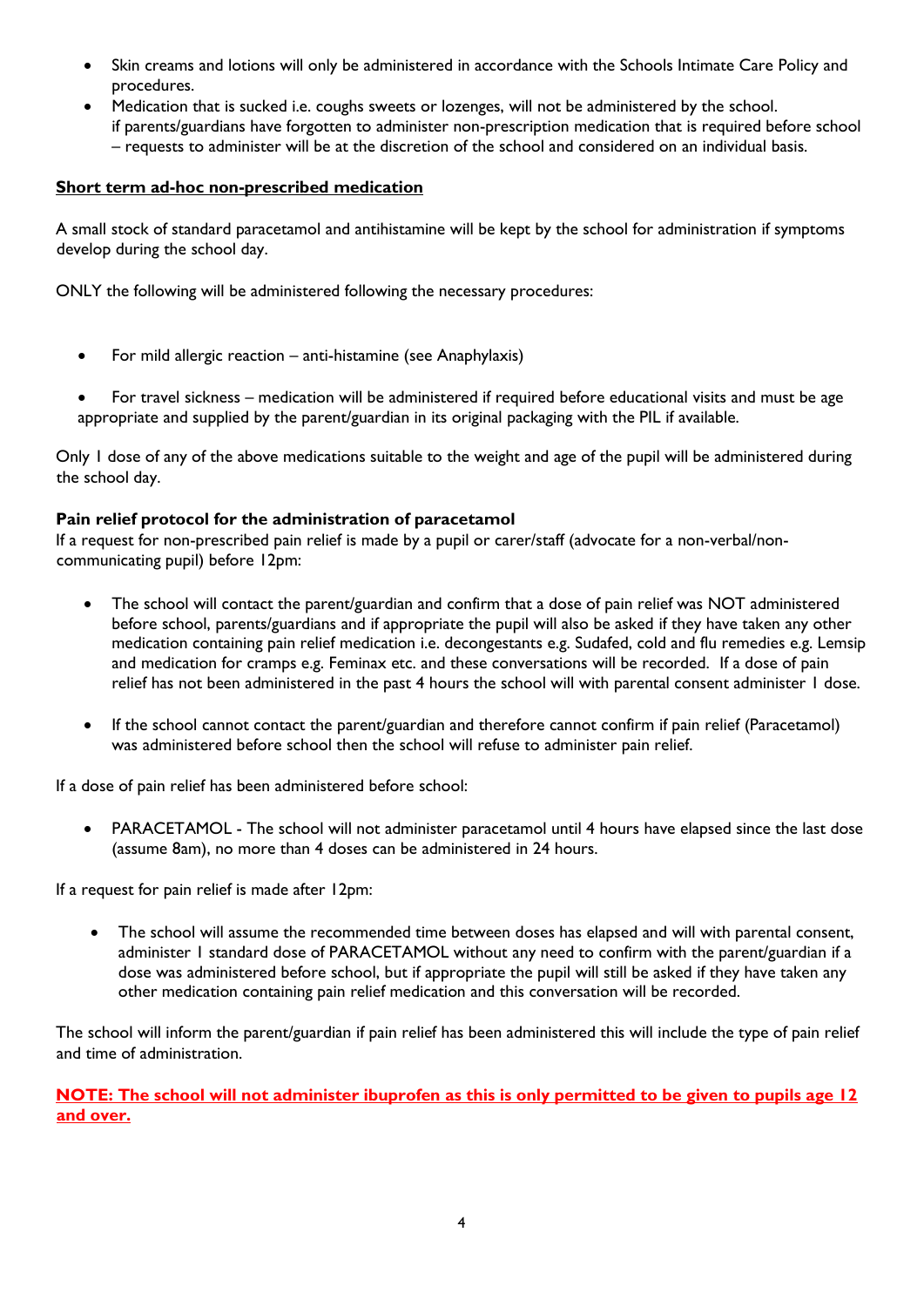#### **Asthma**

The school recognises that pupils with asthma need access to relief medication at all times. The school will manage asthma in school as outlined in the Asthma Toolkit. Pupils with asthma will be required to have an emergency inhaler and a spacer (if prescribed) in school. The school may ask the pupils parent or guardian to provide a second inhaler. Parents are responsible for this medication being in date and the school will communicate with the parents if new medication is required, and a record of these communications will be kept. The school inhaler will only be used in an emergency and will always be used with a spacer as outlined in the Asthma Toolkit. The school will develop IHP's for those pupils with severe asthma, and complete the Individual Protocol for pupils with mild asthma.

#### **Anaphylaxis**

Every effort will be made by the school to identify and reduce the potential hazards/ triggers that can cause an allergic reaction to pupils diagnosed with anaphylaxis within the school population. The school complies with the School Nursing Service recommend that all staff are trained in the administration of auto injectors and that training is renewed annually.

In accordance with the Medicines and Healthcare Products Regulatory Agency (MHRA) advice the school will ask parent/ guardian(s) to provide 2 auto-injectors for school use. Parents are responsible for this medication being in date and the school will communicate with the parents if new medication is required and a record of these communications will be kept.

#### **Mild Allergic Reaction**

Non-prescription antihistamine will be administered for symptoms of a mild allergic reaction (i.e. itchy eyes or skin, rash or/and redness of the skin or eyes), the pupil must be monitored for signs of further allergic reaction. If antihistamine is not part of an initial treatment plan, anaphylaxis medication will be administered following the guidance for short term ad-hoc non-prescribed medication.

Some antihistamine medication can cause drowsiness and therefore the school will consider if it is necessary for pupils to avoid any contact hazardous equipment after administration of the medication i.e. P.E. Science, Design and Technology.

#### **Hay fever**

Parent(s)/guardian(s) will be expected to administer a dose of antihistamine before school, for the treatment of hay fever. The school will only administer antihistamine for symptoms of allergic reaction and not as a precautionary measure.

#### **Severe Allergic Reaction**

Where a GP/Consultant has recommended or prescribed antihistamine as an initial treatment for symptoms of allergic reaction this will be detailed on the pupils IHP. The school will administer 1 standard dose of antihistamine (appropriate to age and weight of the pupil) and it is very important that symptoms are monitored for signs of further allergic reaction. During this time pupils must NEVER be left alone and should be observed at all times.

#### *If symptoms develop or there are any signs of anaphylaxis or if there is any doubt regarding symptoms then if the pupil has been prescribed an adrenaline auto injector it will be administered without delay, and an ambulance called and the parents informed.*

#### **Medical Emergencies**

In a medical emergency, first aid is given, an ambulance is called and parents/carers are notified. Should an emergency situation occur to a pupil who has an IHP or EHC, the emergency procedures detailed in the plan are followed, and a copy of the IHP or EHC is given to the ambulance crew. If applicable the pupil's emergency medication will be administered by trained school staff, if the pupils medication isn't available staff will administer the schools emergency medication with prior parental consent.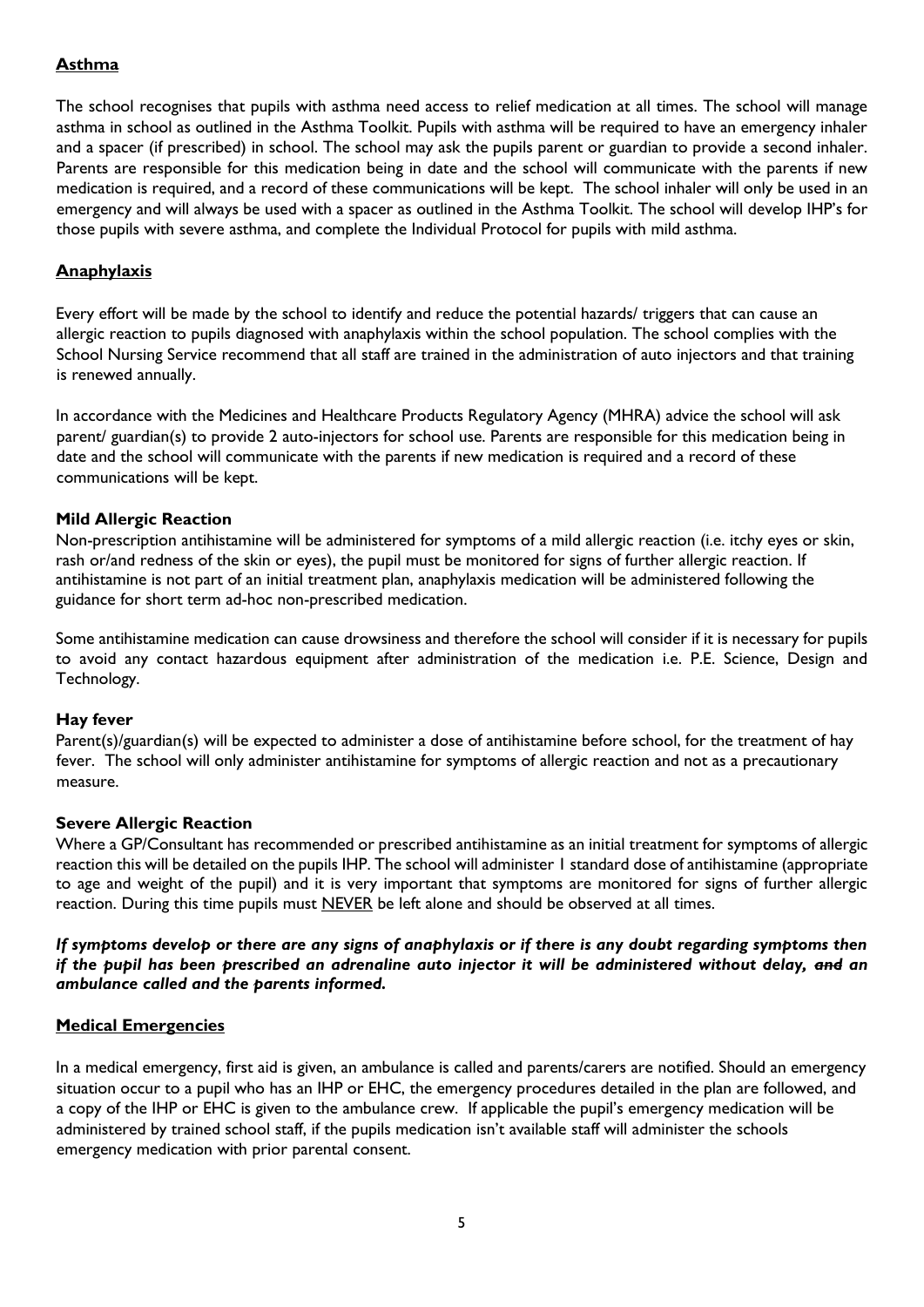In accordance with amendments made to the Human Medicines Regulations 2012 from October 2014 a sufficient number of salbutamol inhaler(s) spacer(s) will be held by the school to cover emergency use. Parents are expected to provide 2 in date auto-injectors for administration to their child, if the school does not hold 2 in date autoinjectors for each pupil then a suitable number of auto-injectors will be purchased for use by the school in an emergency.

Parental consent to administer the 'school inhaler and/or auto-injector' will be gained when the pupil joins the school using Template 2 for asthmatics and Templates 3, 4, 5 and 6 for anaphylaxis (Appendix 1).The school will hold a register of the pupils diagnosed with asthma and/or anaphylaxis, and if parental consent has been given to administer the school medication. The school will be responsible for ensuring the school medication remains in date.

Instructions for calling an ambulance are displayed prominently by all telephones. (Appendix 2 Template G)

IHPs will also be given to those companies and staff providing transportation of pupils to and from school, in order that the IHP can be passed to the ambulance crew in the event of an emergency

#### **Controlled Drugs**

The school does not deem a pupil prescribed a controlled drug (as defined by the Misuse of Drugs Act 1971) as competent to carry the medication themselves. Controlled drugs will be stored securely in a non-portable container and only named staff will have access. Controlled drugs for emergency use e.g. midazolam will not be locked away and will be easily accessible. The administration of a controlled drug will be witnessed by a second member of staff and records kept. In addition to the records required for the administration of any medication, a record will be kept of any doses used and the amount of controlled drug held in school (Appendix 2 Templates D and E).

#### **Pupils taking their own medication**

For certain long-term medical conditions, it is important for children to learn how to self-administer their medication. Appropriate arrangements for medication should be agreed and documented in the pupil's IHP or EHC and parents should complete the self-administration section of 'Parental consent to administer medication' form (Template C Appendix 1).

#### **Storage and Access to Medicines**

All medicines apart from emergency medicines (inhalers, adrenaline auto injector, midazolam etc) will be kept securely (where access by pupils is restricted). Medicines are always stored in the original pharmacist's container. Pupils are told where their medication is stored and who holds the key and staff will be fully briefed on the procedures for obtaining their medication.

Emergency medicines such as inhalers, adrenaline auto injectors and midazolam must not be locked away. If appropriate, certain emergency medication can be held by the pupil or kept in a clearly identified container in the classroom or medical room. The school will make an assessment as to the competency of each individual pupil to carry their own medication. Parents will be asked to supply a second adrenaline auto injector and/or asthma inhaler for each child and they will be kept in the school office. Staff must ensure that emergency medication is readily available at all times i.e. during outside PE lessons, educational visits and in the event of an unforeseen emergency like a fire.

Medicines that require refrigeration are kept in the medical room fridge, to which pupil access is restricted, and will be clearly labelled in an airtight container. There are specific arrangements in place for the storage of controlled drugs see page 7. All medicines are returned to parents at the end of each term so that they can check medicine remaining, clean spacers, check expiry dates etc.

#### **Waste medication**

Where possible staff should take care to prepare medication correctly. If too much medication is drawn into a syringe the remainder (amount above the required dose) should be returned to the bottle before administration. If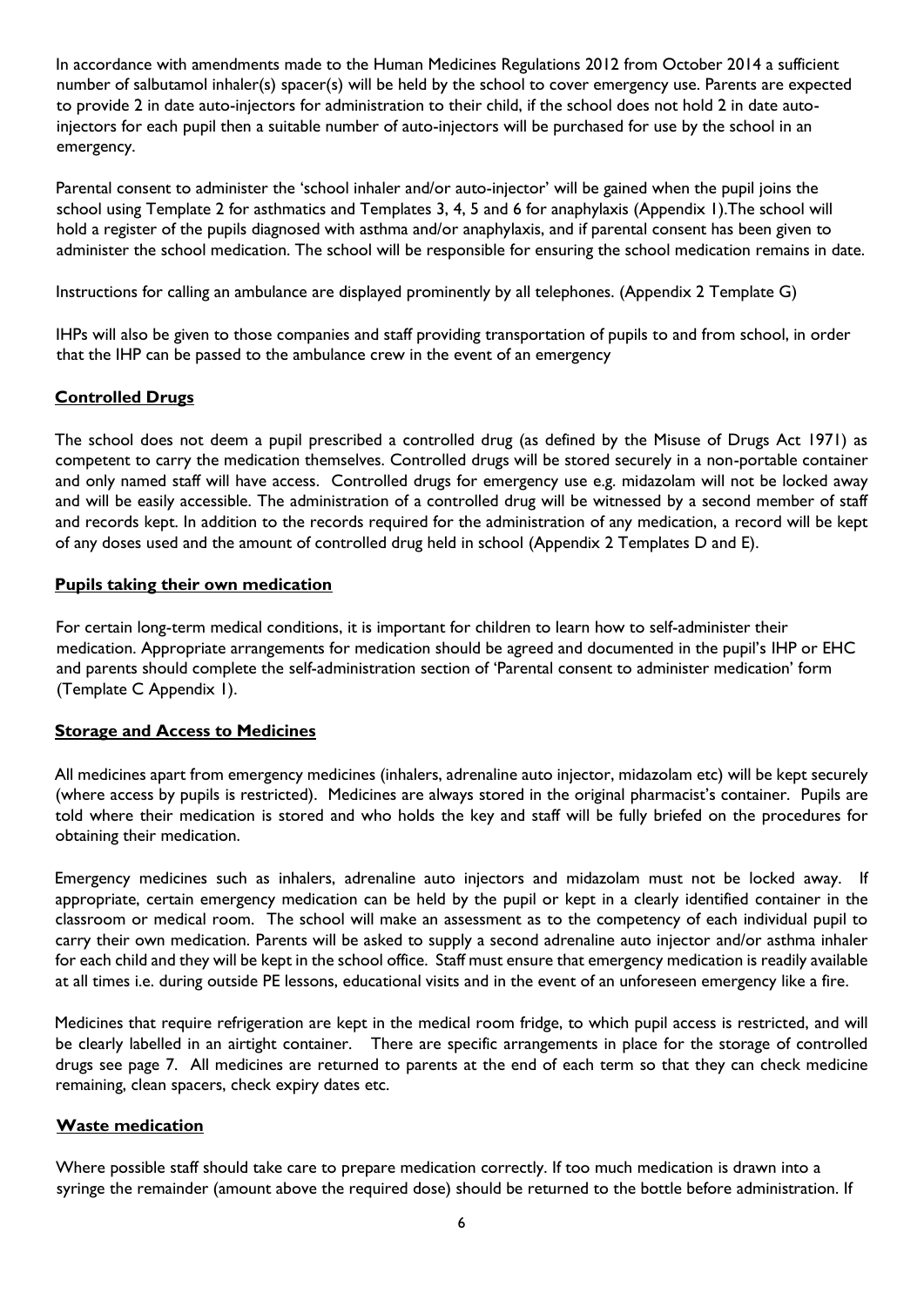only a half tablet is administered the remainder should be returned to the bottle or packaging for future administration.

If a course of medication has been completed or medication is date expired it will be returned to the parent/guardian for disposal.

#### **Spillages**

A spill must be dealt with as quickly as possible and staff are obliged to take responsibility/follow the guidelines. Spillages will be cleared up following the schools procedures and considering the control of infection. Any spilled medication will be deemed unsuitable for administration and if necessary parents will be asked to provide additional medication.

The school has additional procedures in place for the management of bodily fluids. Whenever small amounts of body fluids have to be cleaned up, disposable plastic gloves should be worn and disposable paper towels and a detergent solution should be used to absorb and clean surfaces. These items should be disposed of in black plastic bin bags, tied up and placed directly into waste bins with other inert waste.

Human hygiene waste that is produced in places like schools and offices is generally assumed not to be clinical waste because the risk of infection is no greater than for domestic waste. However, this will be verified in a risk assessment on a case-by-case basis.

If the school holds any cytotoxic drugs, there management will be separately risk assessed and follow Health and Safety Executive (HSE) guidance.

#### **Record Keeping – administration of medicines**

For legal reasons records of all medicines administered are kept at the school until the pupil reaches the age of 24. This includes medicines administered by staff during all educational or residential visits. The pupil's parent / guardian will also be informed if their child has been unwell during the school day and medication has been administered. For record sheets see Appendix 2 Template D and E.

#### **Recording Errors and Incidents**

If for whatever reason there is a mistake made in the administration of medication and the pupil is:

- Given the wrong medication
- Given the wrong dose
- Given medication at the wrong time (insufficient intervals between doses)
- Given medication that is out of date
- Or the wrong pupil is given medication

Incidents must reported to the SLT who will immediately inform the pupil's parent/guardian. Local records must include details of what happened, the date, who is responsible and any effect the mistake has caused. Senior Management will investigate the incident and change procedures to prevent reoccurrence if necessary. NB: Incidents that arise from medical conditions that are being well managed by the school do not need to be reported or recorded locally.

#### **Staff Training**

The school will ensure a sufficient number of staff complete the Managing Medicines in Schools training before they administer medication to pupils. The school will also ensure that other staff who may occasionally need to administer a medicine are trained in the procedure adopted by the school by the person who has completed the Managing Medicines course. Staff given instruction by the Lead for Medicines MUST complete a competency test and achieve a score of 100% in order to administer medication.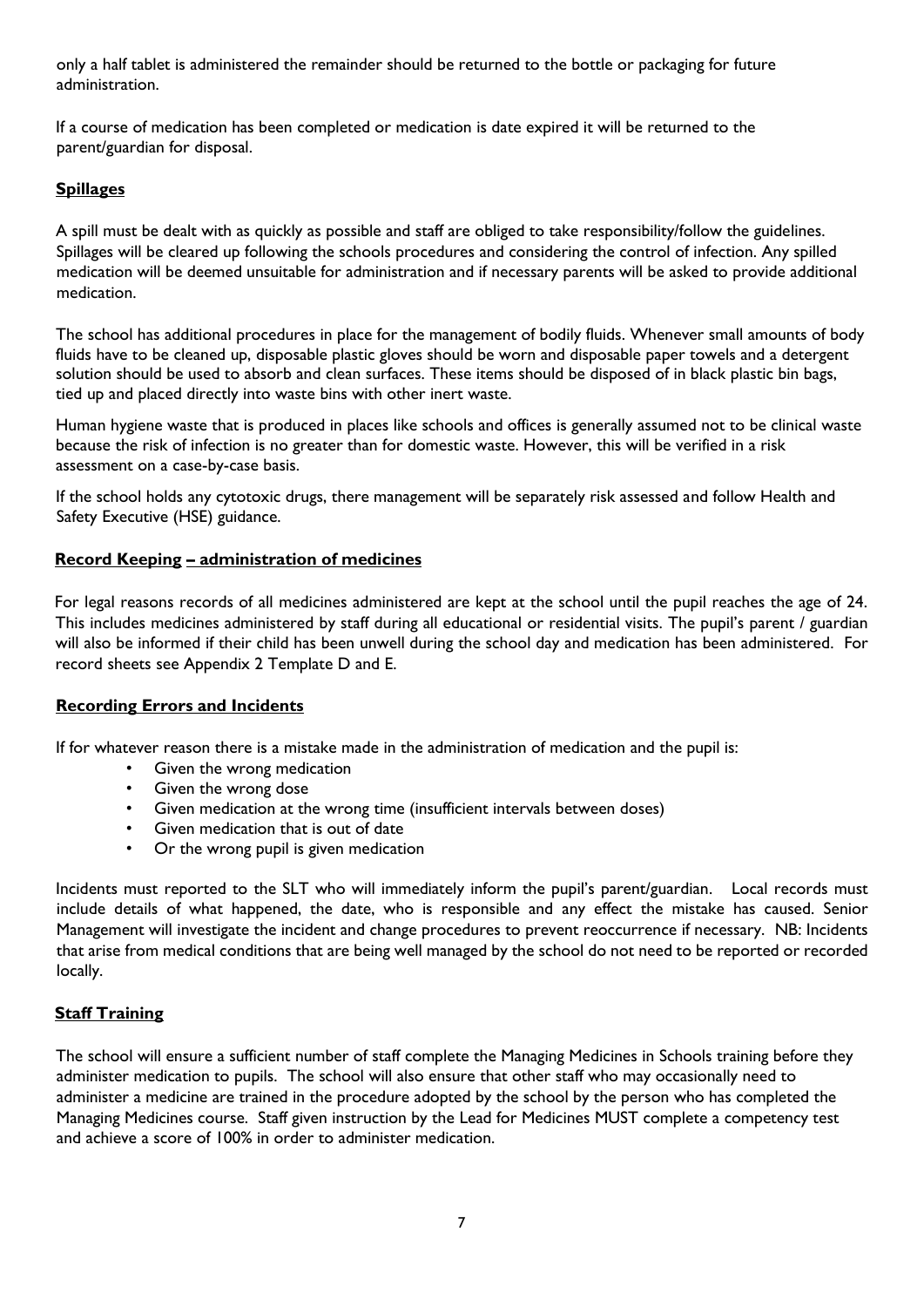Supply and locum staff will be given appropriate instruction and guidance in order to support the pupils with medical needs in their care. School staff are trained annually to administer an auto-injector and asthma inhaler in an emergency.

A record of all training must be maintained to show the date of training for each member of staff and when repeat or refresher training is required. See 'Staff training record'

The school will ensure that the staff who administer medicine for specific chronic conditions are trained to administer those specific medicines, for example, Diabetes (insulin) Epilepsy (midazolam). Training in the administration of these specific medicines is arranged via the school nurse.

#### **Educational Visits (Off-site one day)**

Staff will administer prescription medicines to pupils when required during educational visits. Parents should ensure they complete a consent form (Appendix 2 Template C) and supply a sufficient amount of medication in its pharmacist's container. Non-prescription medicines as detailed in this policy can be administered by staff, pupils must not carry non-prescription medication for self-administration.

All staff will be briefed about any emergency procedures needed with reference to pupils where needs are known and copies of care plans will be taken by the responsible person.

#### **Residential Visits (overnight stays)**

The school acknowledges the common law 'duty of care' to act like any prudent parent. This extends to the administration of medicines and taking action in an emergency, according to the care plan.

Occasionally it may be necessary to administer non-prescription medicines as described in this policy i.e. antihistamine to pupils suffering from an allergic reaction or paracetamol for acute pain from things like headache, period pain, toothache etc. Parents must give written consent prior to the residential visit and sign to confirm that they have administered the medication without adverse effect.

The school will keep its own supply of the following non-prescription medication – paracetamol and anti-histamine for administration to pupils during a residential visit and parental consent will be required in order for the school to administer their supply (Appendix 2 Template C and C1). The medication will be stored and administration recorded as for prescription medicines. Pupils should not bring non-prescribed medication on the residential visit for self-administration.

#### **Risk assessing medicines management on all off site visits**

Pupils with medical needs shall be included in visits as far as this is reasonably practicable. School staff will discuss any issues with parents and/or health professionals so that extra measures (if appropriate) can be put in place. A copy of the pupils IHP or EHP will be taken on the visit and detail arrangements relating to the management of their medication(s) during the visit should be included in the plan.

If a pupil requires prescribed or non-prescribed medication during visit and an IHP or EHP has not been developed and the management of their medication differs from procedures followed whilst in school, the school will conduct a risk assessment and record their findings.

Travelling abroad – a risk assessment will be developed considering parental and medical advice and documented on the pupils IHP or EHP. If an IHP or EHP has not been developed, the school will record their findings. Best practice would be to translate these documents to the language of the country being visited. The international emergency number should be on the care plan (112 is the EU number). European Health Insurance Cards (EHIC) should be applied for by parents and supplied to the school prior to travel for all pupils that travel abroad.

The results of risk assessments however they are recorded i.e. IHP, EHP etc. will be communicated to the relevant staff and records kept of this communication.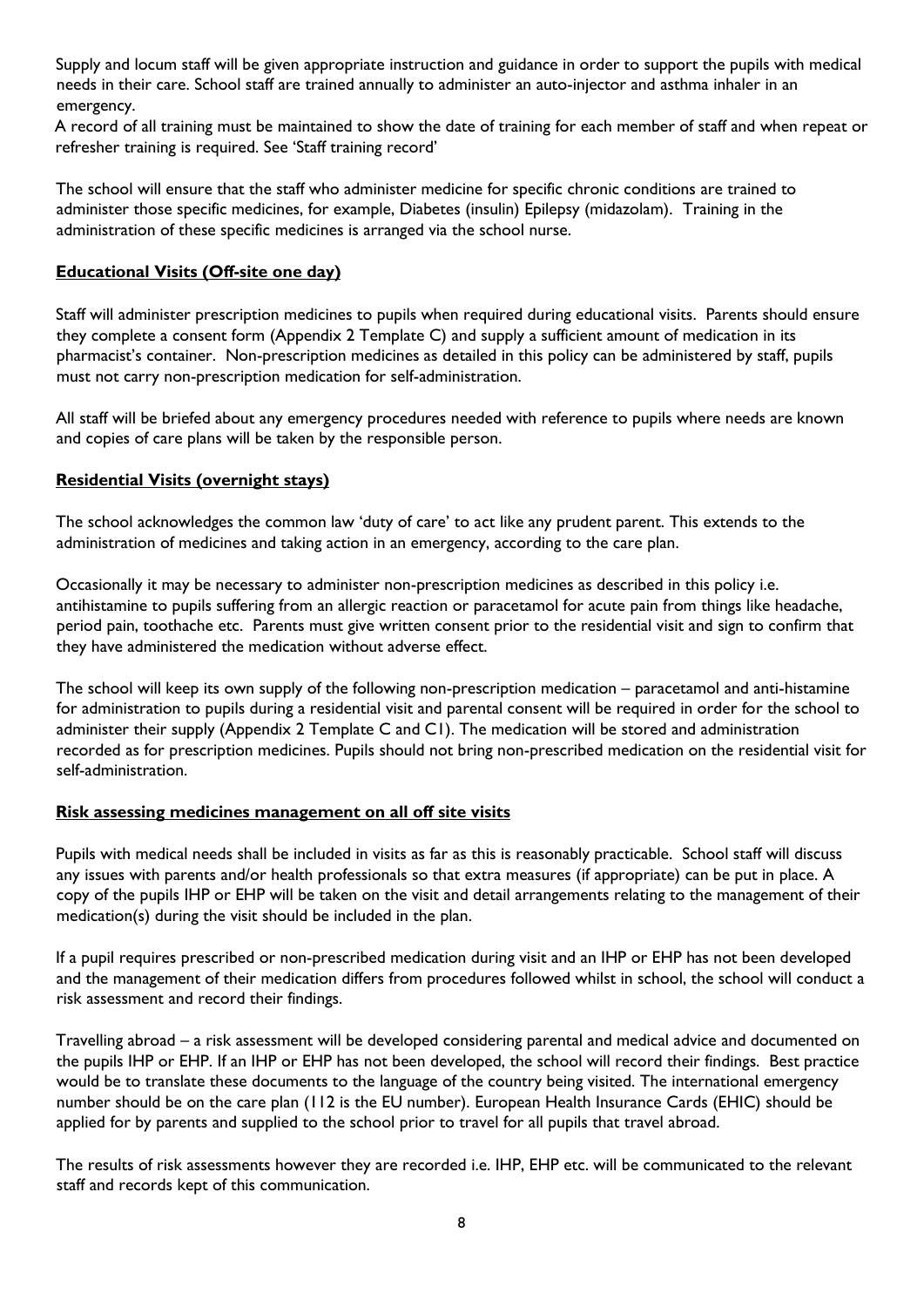#### **Complaints**

Issues arising from the medical treatment of a pupil whilst in school should in the first instance be directed to the Headteacher. If the issue cannot easily be resolved the headteacher will inform the governing body to seek resolution.

Appendix 1 – WSCC Care Plan Templates September 2017

- Appendix 2 WSCC Administering Medicines Templates September 2017
- Appendix 3 Summary guidance medicines policy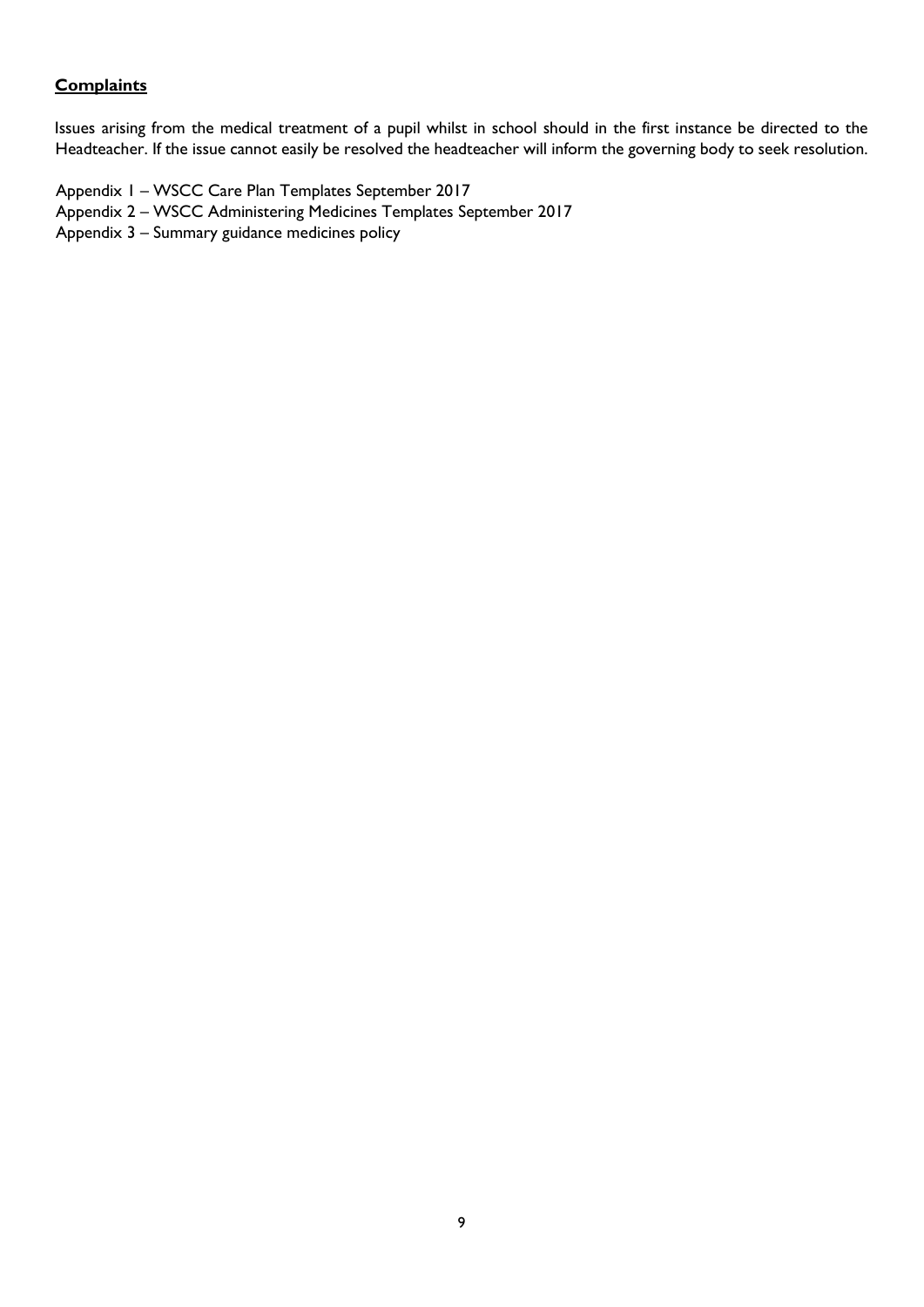

# **Appendix 1**

# **West Sussex County Council Care Plan Templates Supporting pupils with medical**

# **conditions**

**September 2017**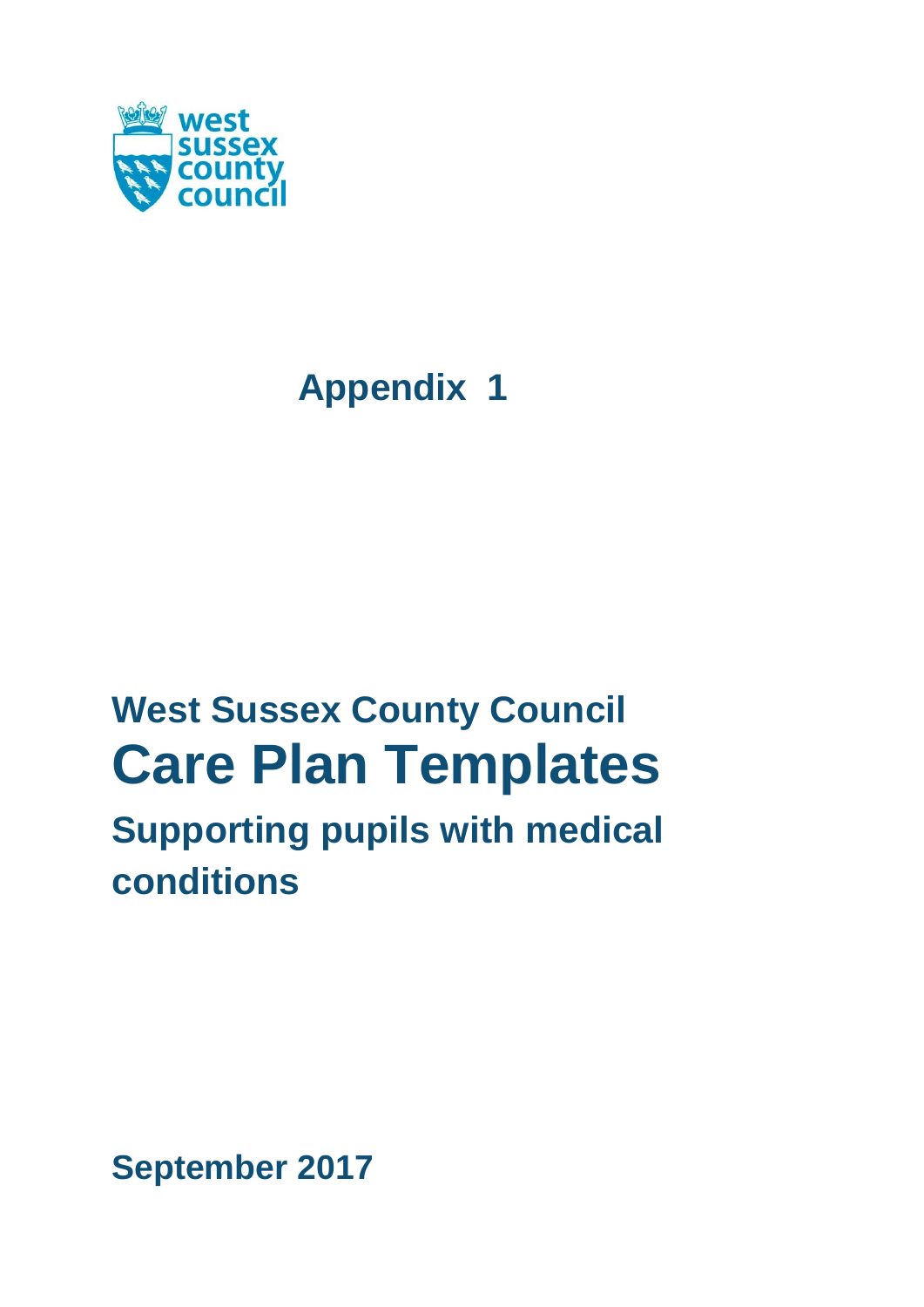| <b>Contents</b>                                                                                                    | page |
|--------------------------------------------------------------------------------------------------------------------|------|
| Model process for developing individual health care plans                                                          | 3    |
| Template 1 - Individual health care plan (IHCP)                                                                    | 5    |
| Template 2: Individual protocol for Mild Asthma                                                                    | 7    |
| Template 3 : Individual protocol for Antihistamine as an initial treatment protocol for<br>mild allergic reaction  | 9    |
| Template 4 : Individual protocol for an Emerade adrenaline auto injector                                           | 11   |
| Template 5 : Individual protocol for an Epipen adrenaline auto injector                                            | 13   |
| Template 6 : Individual protocol for a Jext pen adrenaline auto injector                                           | 15   |
| Template 7: Model letter inviting parents to contribute to an individual health care<br>plan development           | 17   |
| Template 8: Example letter to send to parent/guardian who has not provided an in-date<br>inhaler or auto injector. | 18   |
| Administering Paracetamol Poster                                                                                   | 19   |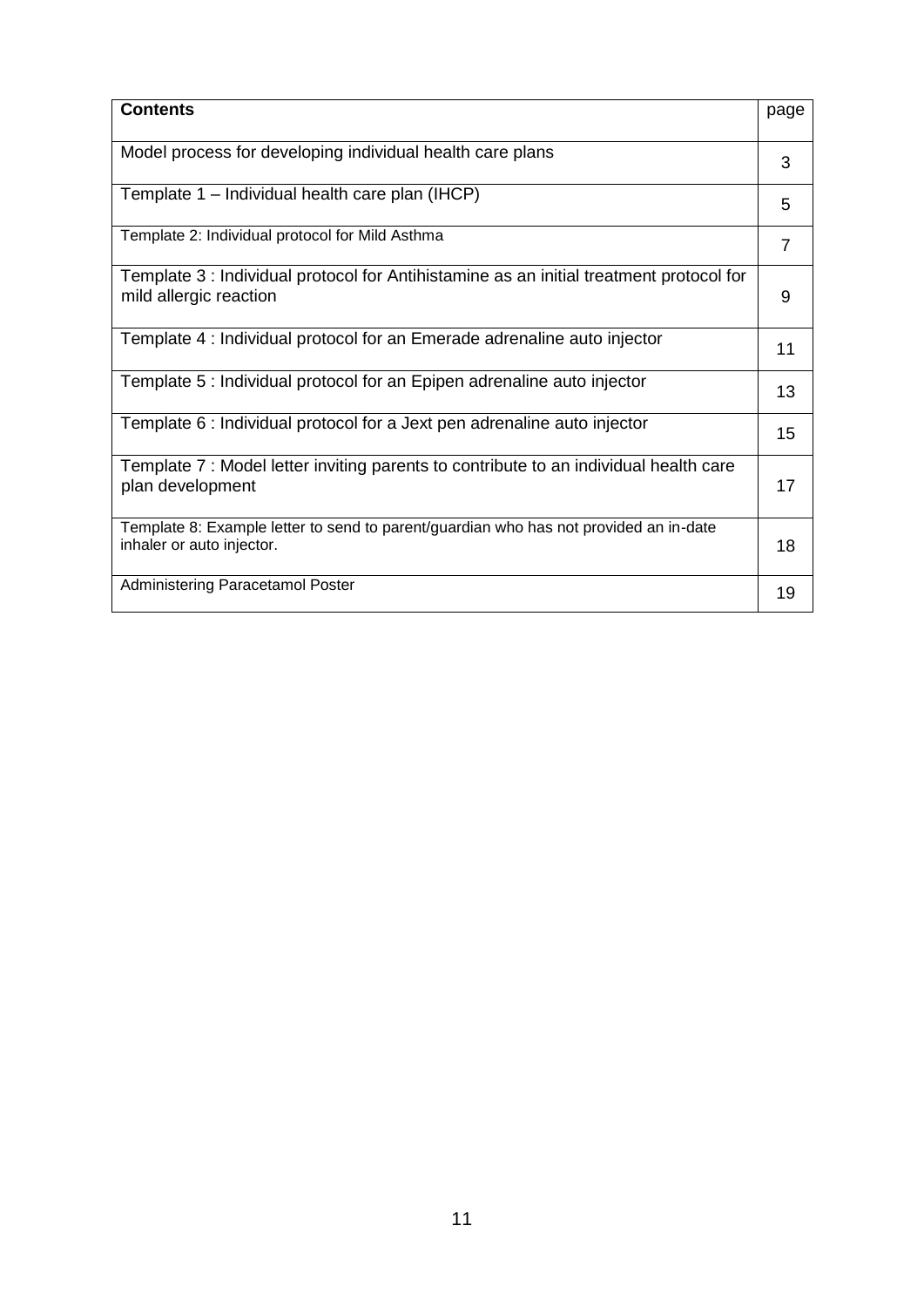# **Model process for developing individual healthcare plans**

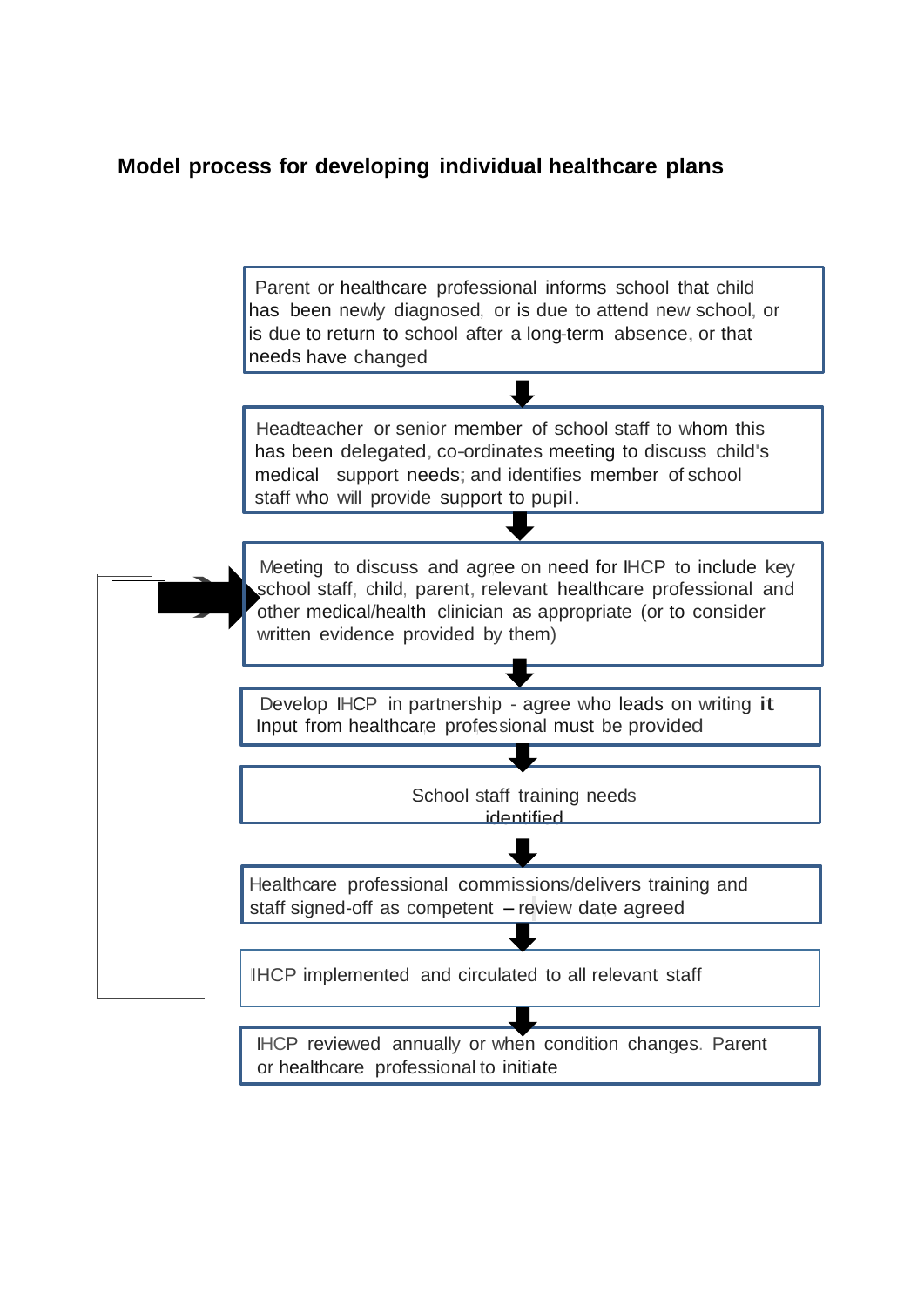# **Template 1: individual healthcare plan (IHCP)**

Attach photograph here

| Name of school/setting            | St Nicolas and St Mary CE Primary School |
|-----------------------------------|------------------------------------------|
| Child's name                      |                                          |
| Group/class/form                  |                                          |
| Date of birth                     |                                          |
| Child's address                   |                                          |
| Medical diagnosis or condition    |                                          |
| Date                              |                                          |
| Review date                       |                                          |
|                                   |                                          |
| <b>Family Contact Information</b> |                                          |
| Name                              |                                          |
| Relationship to child             |                                          |
| Phone no. (work)                  |                                          |
| (home)                            |                                          |
| (mobile)                          |                                          |
| Name                              |                                          |
| Relationship to child             |                                          |
| Phone no. (work)                  |                                          |
| (home)                            |                                          |
| (mobile)                          |                                          |
| <b>Clinic/Hospital Contact</b>    |                                          |

Name

Phone no.

#### **G.P.**

Name

Phone no.

Who is responsible for providing support in school

Describe medical needs and give details of child's symptoms, triggers, signs, treatments, facilities, equipment or devices, environmental issues etc.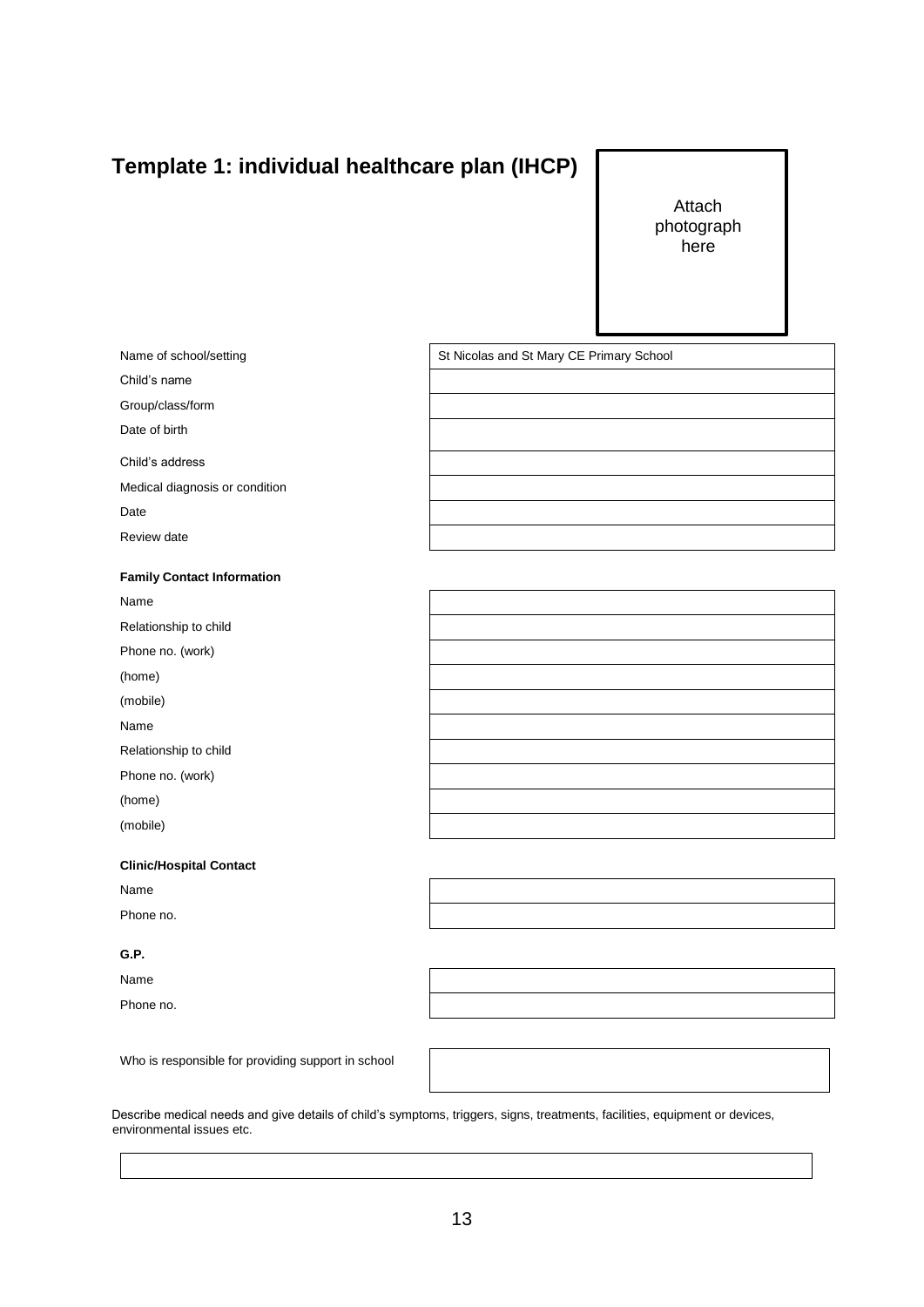Name of medication, dose, method of administration, when to be taken, side effects, contra-indications, administered by/selfadministered with/without supervision

Daily care requirements

Specific support for the pupil's educational, social and emotional needs

Arrangements for school visits/trips etc

Other information

Describe what constitutes an emergency, and the action to take if this occurs

Who is responsible in an emergency *(state if different for off-site activities)*

Plan developed with

Staff training needed/undertaken – who, what, when

The above information is, to the best of my knowledge, accurate at the time of writing and I give consent to school/setting staff administering medicine in accordance with the school/setting policy. I will inform the school/setting immediately, in writing, if there is any change in dosage or frequency of the medication or if the medicine is stopped. I agree that my child's medical information can be shared with school staff responsible for their care.

Signed by parent or guardian Print name

\_\_\_\_\_\_\_\_\_\_\_\_\_\_\_\_\_\_\_\_\_\_\_\_\_\_\_\_\_\_ \_\_\_\_\_\_\_\_\_\_\_\_\_\_\_\_\_\_\_\_\_\_\_\_\_\_\_\_\_\_\_\_

\_\_\_\_\_\_\_\_\_\_\_\_\_\_\_\_\_\_\_\_\_\_\_\_\_\_\_\_\_\_ \_\_\_\_\_\_\_\_\_\_\_\_\_\_\_\_\_\_\_\_\_\_\_\_\_\_\_\_\_\_\_\_

.

Date **Date** Review date

Copies to: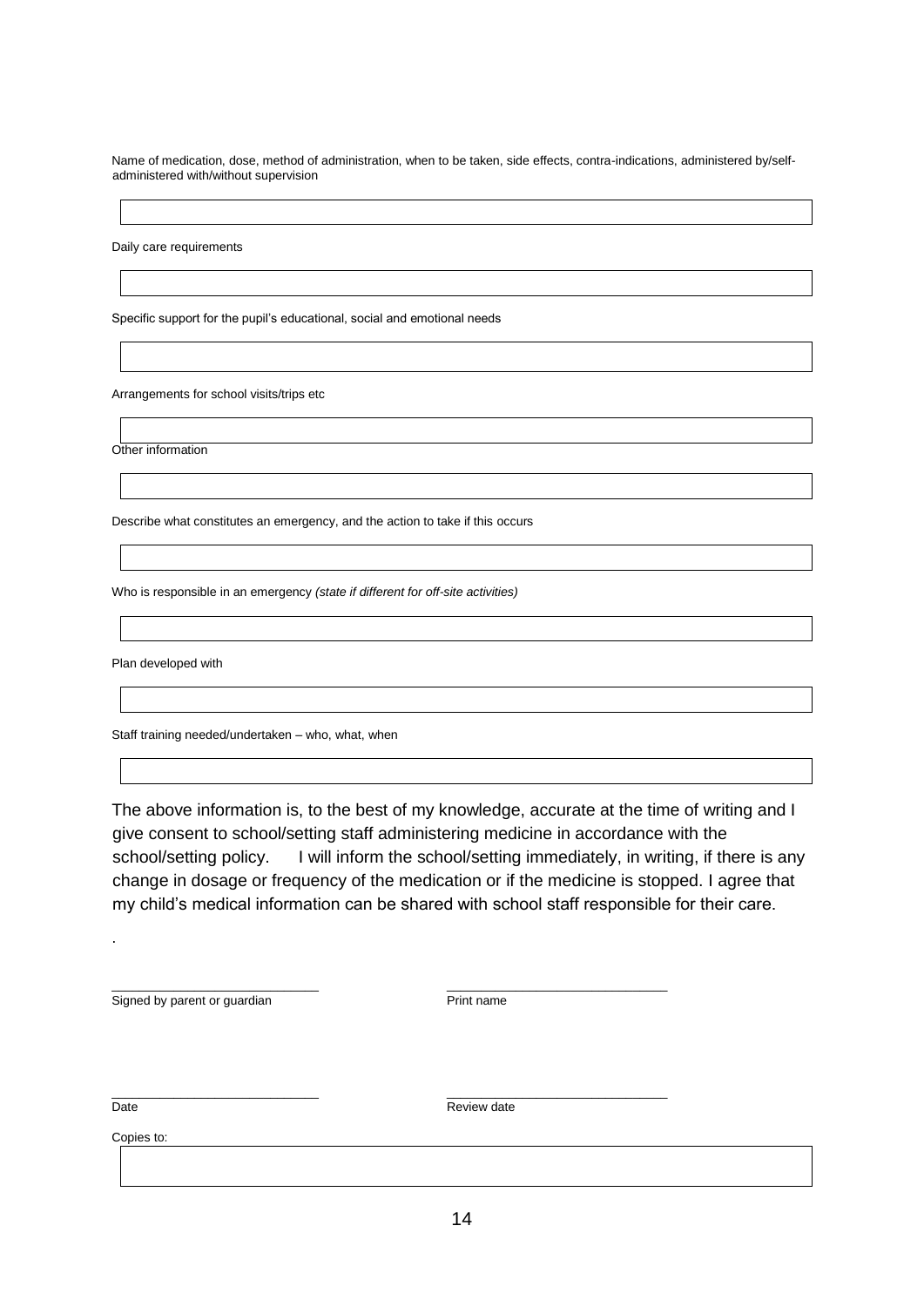# **Template 2: Individual protocol for Mild Asthma**

Please complete the questions below, sign this form and return without delay.

CHILD'S NAME.……………………………………………………….. D.O.B. ………………………………………………………………..… Class ……………………………………………………………………

School use attach photo here

#### Contact Information

| Name                                |      |      |        | Relationship to |       |  |
|-------------------------------------|------|------|--------|-----------------|-------|--|
|                                     |      |      | pupil  |                 |       |  |
| Phone numbers                       | Work | Home | Mobile |                 | Other |  |
| If I am unavailable please contact: |      |      |        |                 |       |  |
| Name                                |      |      |        | Relationship to |       |  |
|                                     |      |      | pupil  |                 |       |  |
| Phone numbers                       | Work | Home | Mobile |                 | Other |  |

1. Does your child need an inhaler in school? Yes/No (delete as appropriate)

2. Please provide information on your child's current treatment. (Include the name, type of inhaler, the dose and how many puffs?)

………………………………………………………………………………………………………… Do they have a spacer?

……………………………………………………………………………………………………………

3. What triggers your child's asthma?

…………………………………………………………………………………………………………

4. It is advised that pupils have a spare inhaler in school. Spare inhalers may be required in the event that the first inhaler runs out is lost or forgotten. Inhalers must be clearly labelled with your child's name and must be replaced before they reach their expiry date. The school will also keep a salbutamol inhaler for emergency use.

Please delete as appropriate:

- My child carries their own inhaler YES/NO
- My child REQUIRES/DOES NOT REQUIRE a spacer and I have provided this to the school office
- I am aware I am responsible for supplying the school with in date inhaler(s)/spacer for school use and will supply this/these as soon as possible. YES/NO

5. Does your child need a blue inhaler before doing exercise/PE? If so, how many puffs?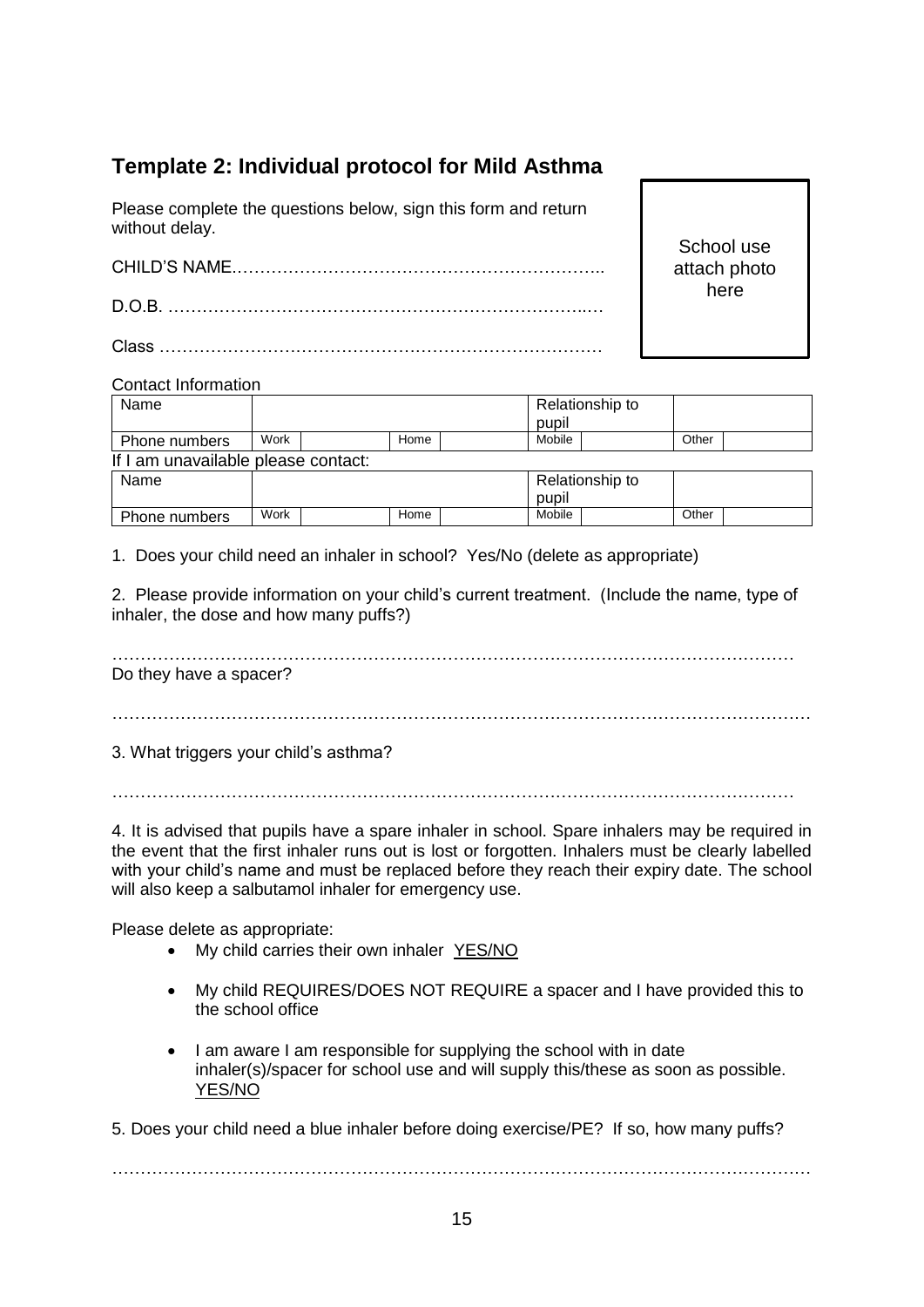6. Do you give consent for the following treatment to be given to your child as recognised by Asthma Specialists in an emergency? - Yes/No (delete as appropriate)

- Give **6 puffs of the blue inhaler via a spacer**
- Reassess after 5 minutes
- If the child still feels wheezy or appears to be breathless they should have a further **4 puffs of the blue inhaler via a spacer**
- Reassess after 5 minutes
- **If their symptoms are not relieved with 10 puffs of blue inhaler then this should be viewed as a serious attack:**
- **CALL AN AMBULANCE and CALL PARENT**
- **While waiting for an ambulance continue to give 10 puffs of the reliever inhaler every few minutes**

Please sign below to confirm you agree the following:

- I agree to ensure that my child has in-date inhalers and a spacer (if prescribed) in school.
- I give consent for the school to administer my child's inhaler in accordance with the emergency treatment detailed above.
- I agree that the school can administer the school emergency salbutamol inhaler if required.
- I agree that my child's medical information can be shared with school staff responsible for their care.

Signed:……………………………………Print name……………………………… Date…………………

*I am the person with parental responsibility*

Please remember to inform the school if there are any changes in your child's treatment or condition. Thank you

| <b>Parental Update</b> (only to be completed if your child no longer has asthma) |      |
|----------------------------------------------------------------------------------|------|
| longer requires an inhaler in school or on school visits.                        |      |
| Signed                                                                           | Date |
| I am the person with parental responsibility                                     |      |

For office use:

|                         | Provided by<br>parent/school                        | Location (delete<br>as appropriate) | Expiry<br>date | Date of phone<br>call requesting<br>new inhaler | Date of letter<br>(attach copy) |
|-------------------------|-----------------------------------------------------|-------------------------------------|----------------|-------------------------------------------------|---------------------------------|
| 1 <sup>st</sup> inhaler |                                                     | With pupil/In<br>classroom          |                |                                                 |                                 |
| $2nd$ inhaler           |                                                     | In office/first aid                 |                |                                                 |                                 |
|                         |                                                     |                                     |                |                                                 |                                 |
| Advised                 |                                                     | room                                |                |                                                 |                                 |
| Spacer (if              |                                                     |                                     |                |                                                 |                                 |
| required)               |                                                     |                                     |                |                                                 |                                 |
|                         | Record any further follow up with the parent/carer: |                                     |                |                                                 |                                 |
|                         |                                                     |                                     |                |                                                 |                                 |
|                         |                                                     |                                     |                |                                                 |                                 |
|                         |                                                     |                                     |                |                                                 |                                 |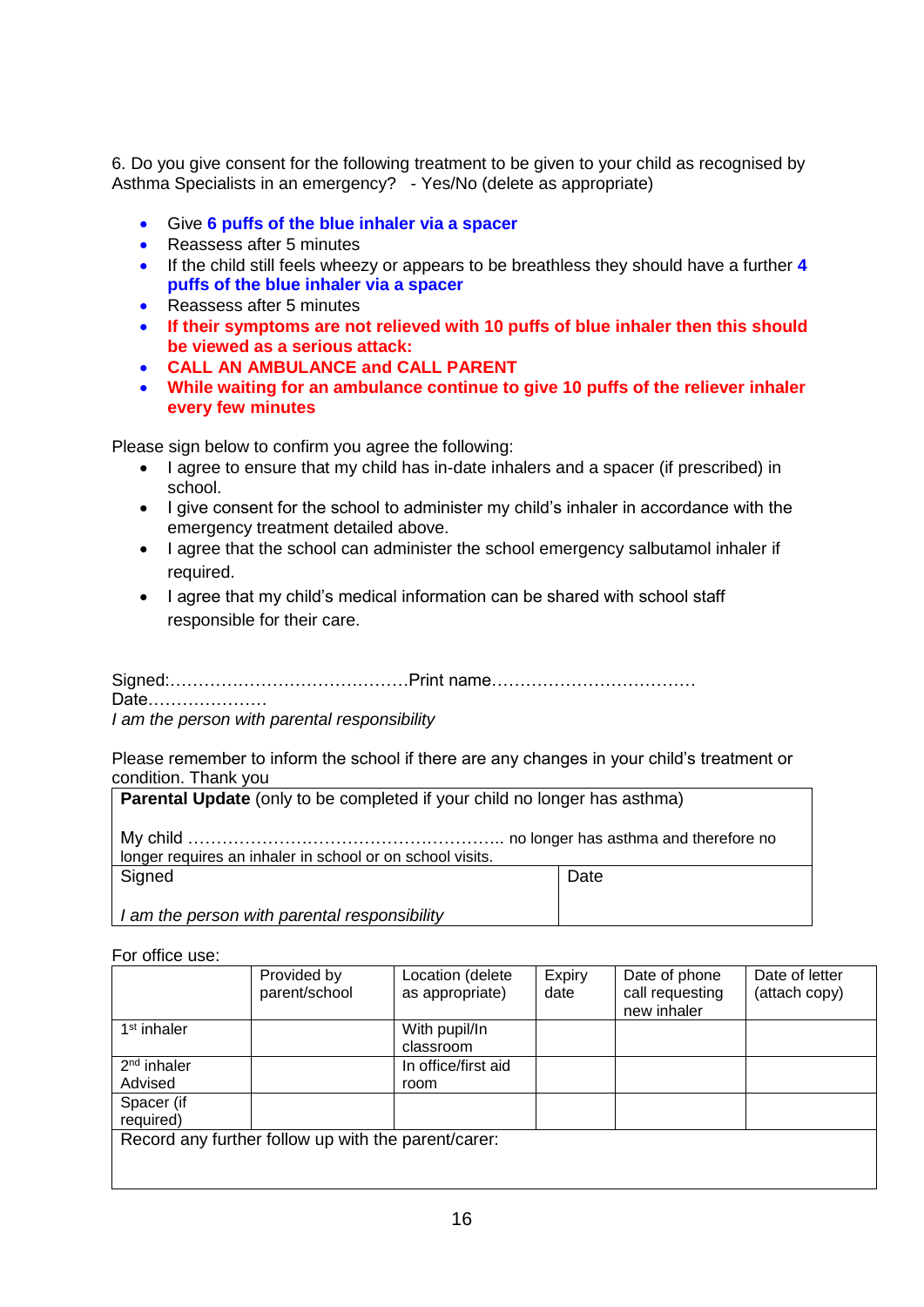## **Template 3 : Individual protocol for Antihistamine as an initial treatment protocol for mild allergic reaction**

School use attach photo here

#### Nature of Allergy:

…………………………………………………………………………………………………………… ……………………………………………………………………………………………………………

#### Contact Information

| Name                                |      |      |        | Relationship to |       |  |
|-------------------------------------|------|------|--------|-----------------|-------|--|
|                                     |      |      | pupil  |                 |       |  |
| Phone numbers                       | Work | Home | Mobile |                 | Other |  |
| If I am unavailable please contact: |      |      |        |                 |       |  |
| Name                                |      |      |        | Relationship to |       |  |
|                                     |      |      | pupil  |                 |       |  |
| Phone numbers                       | Work | Home | Mobile |                 | Other |  |

Name: Name:

#### **GP Clinic/ Hospital Contact**

Phone No: Phone No: Address: Address:

#### **MEDICATION - Antihistamine**

Name of antihistamine & expiry date

…………………………………………………………………………. **It is the parents responsibility to ensure the Antihistamine has not expired**

Dosage & Method: **As prescribed on the container.**

 **It is the schools responsibility to ensure this care plan is reviewed and parents inform the school of any changes in condition or treatment.**

Agreed by: School Representative……………………………………….Date…………………. **I agree that the medical information contained in this plan may be shared with individuals involved with my child's care and education, and I give my consent to the school to administer anti-histamine as part of my child's treatment for anaphylaxis. I confirm I have administer this medication in the past without adverse effect.**

Signed:……………………………………Print name………………………………Date………………… *I am the person with parental responsibility*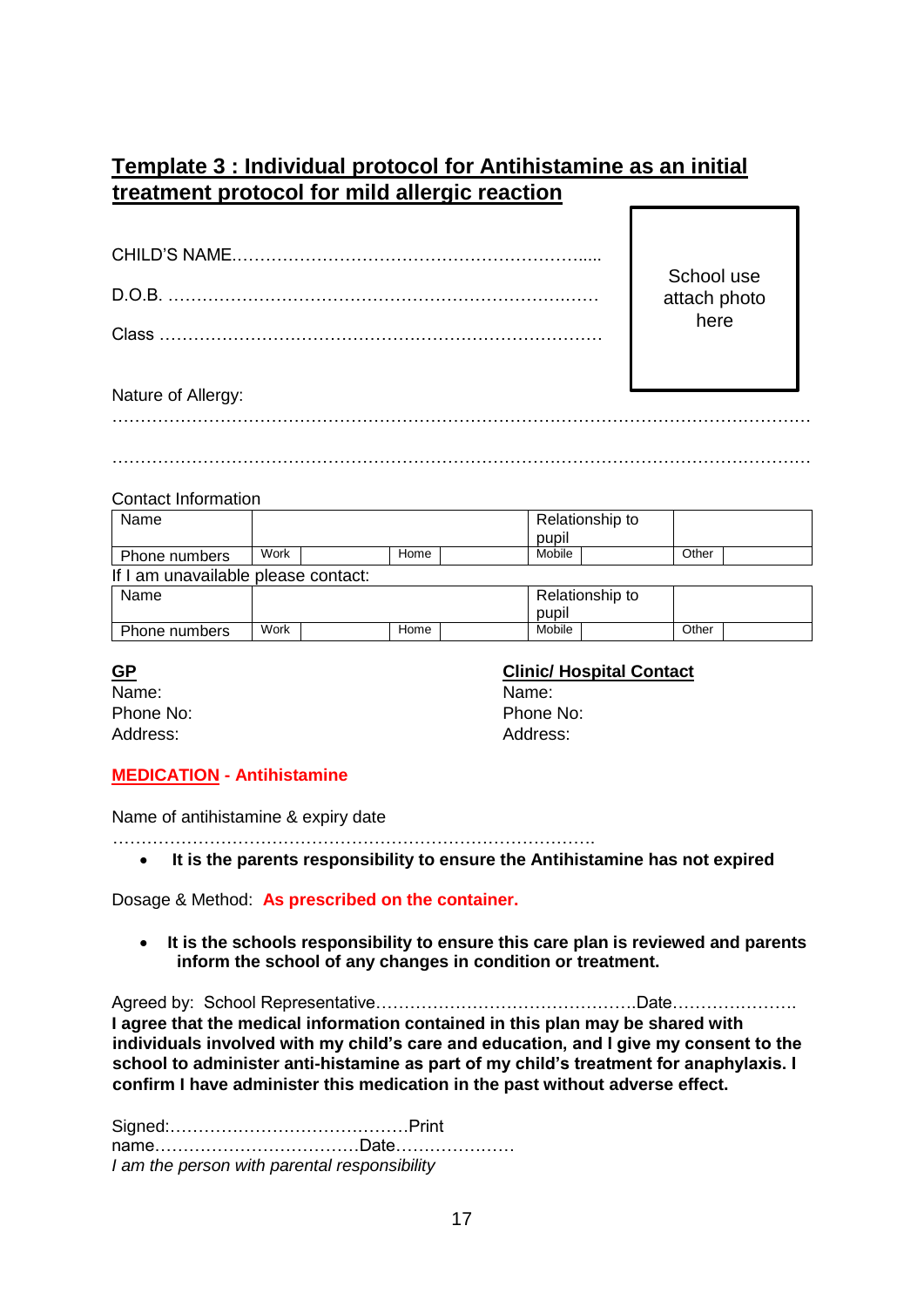

#### **If symptoms progress Dial 999 - Telephone for an ambulance**

You need to say: "I have a child in anaphylactic shock". **Give school details: Give details:** Pupils name has a severe allergy and what has happened. DO NOT PUT THE PHONE DOWN UNTIL YOU ARE SURE ALL THE NECESSARY INFORMATION HAS BEEN GIVEN Someone to wait by the school gate to direct the ambulance staff straight to the child.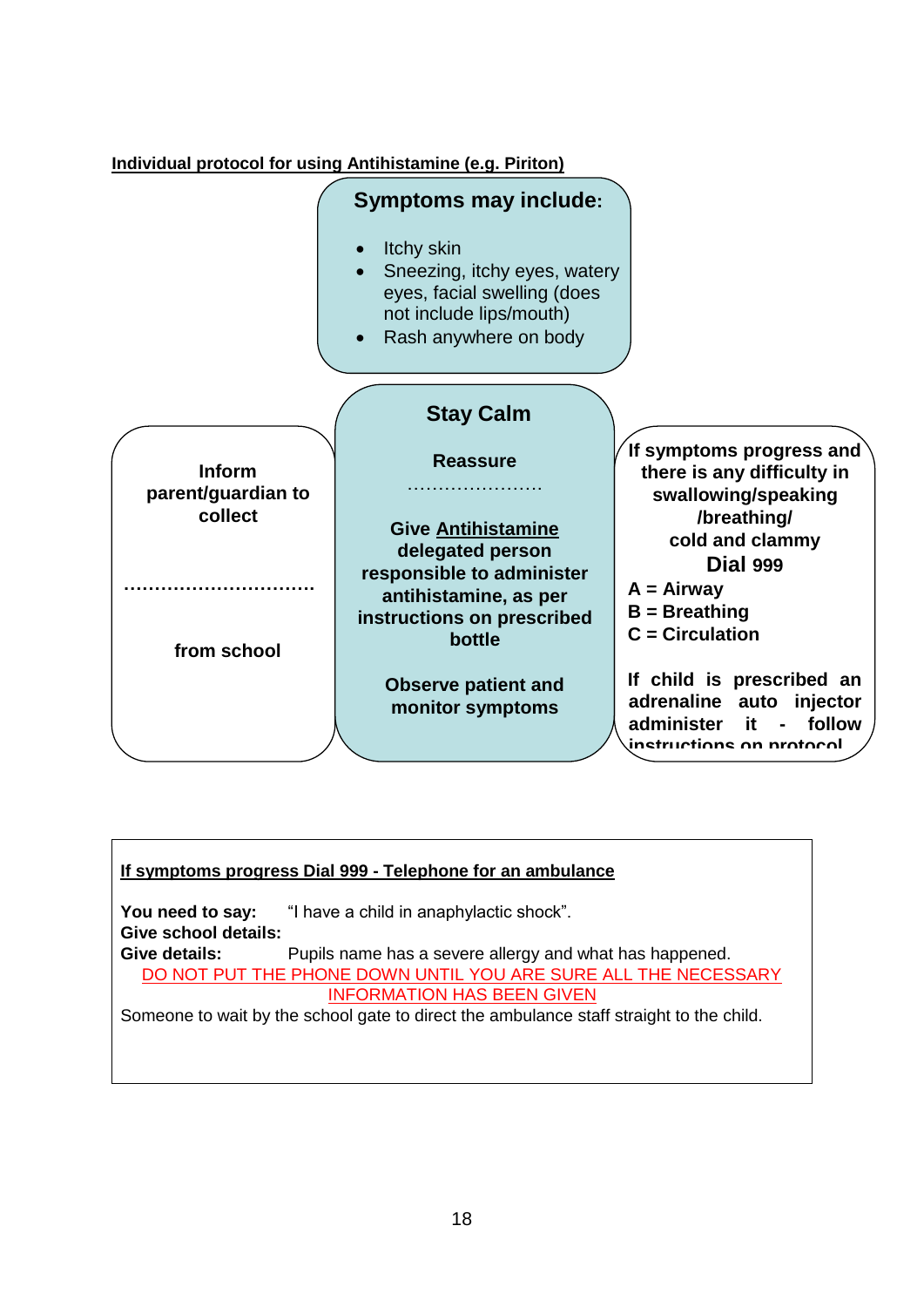# **Template 4 : Individual protocol for an Emerade adrenaline auto injector**

School use attach photo here

Nature of Allergy:

| <b>Contact Information</b>          |      |      |        |                 |       |  |
|-------------------------------------|------|------|--------|-----------------|-------|--|
| Name                                |      |      | pupil  | Relationship to |       |  |
| Phone numbers                       | Work | Home | Mobile |                 | Other |  |
| If I am unavailable please contact: |      |      |        |                 |       |  |
| Name                                |      |      | pupil  | Relationship to |       |  |
| Phone numbers                       | Work | Home | Mobile |                 | Other |  |

| ٩ |
|---|
|   |
|   |

| Name:     | Name:  |
|-----------|--------|
| Phone No: | Phone  |
| Address:  | Addres |

# **Clinic/ Hospital Contact**

Phone No: Address:

#### **MEDICATION Emerade**

Name on Emerade & expiry date: ………………………………………………………………

 **It is the parents responsibility to supply 2 EMERADE auto injectors and to ensure they have not expired**

#### Dosage & Method: **1 DOSE INTO UPPER OUTER THIGH**

- **The school staff will take all reasonable steps to ensure ……………………does not eat any food items unless they have been prepared / approved by parents**
- **It is the schools responsibility to ensure this care plan is reviewed and parents inform the school of any changes in condition or treatment.**

#### Agreed by: School

Representative…………………………………………….Date………………….

- **I agree that the medical information contained in this plan may be shared with individuals involved with my child's care and education.**
- **I give my consent for the school to administer my child's Emerade or the school held adrenaline auto-injector (if my child's pen is lost/forgotten or malfunctions) to be administered in an emergency as detailed in this plan**

Signed:……………………………………Print name……………………………. Date…………………

*I am the person with parental responsibility*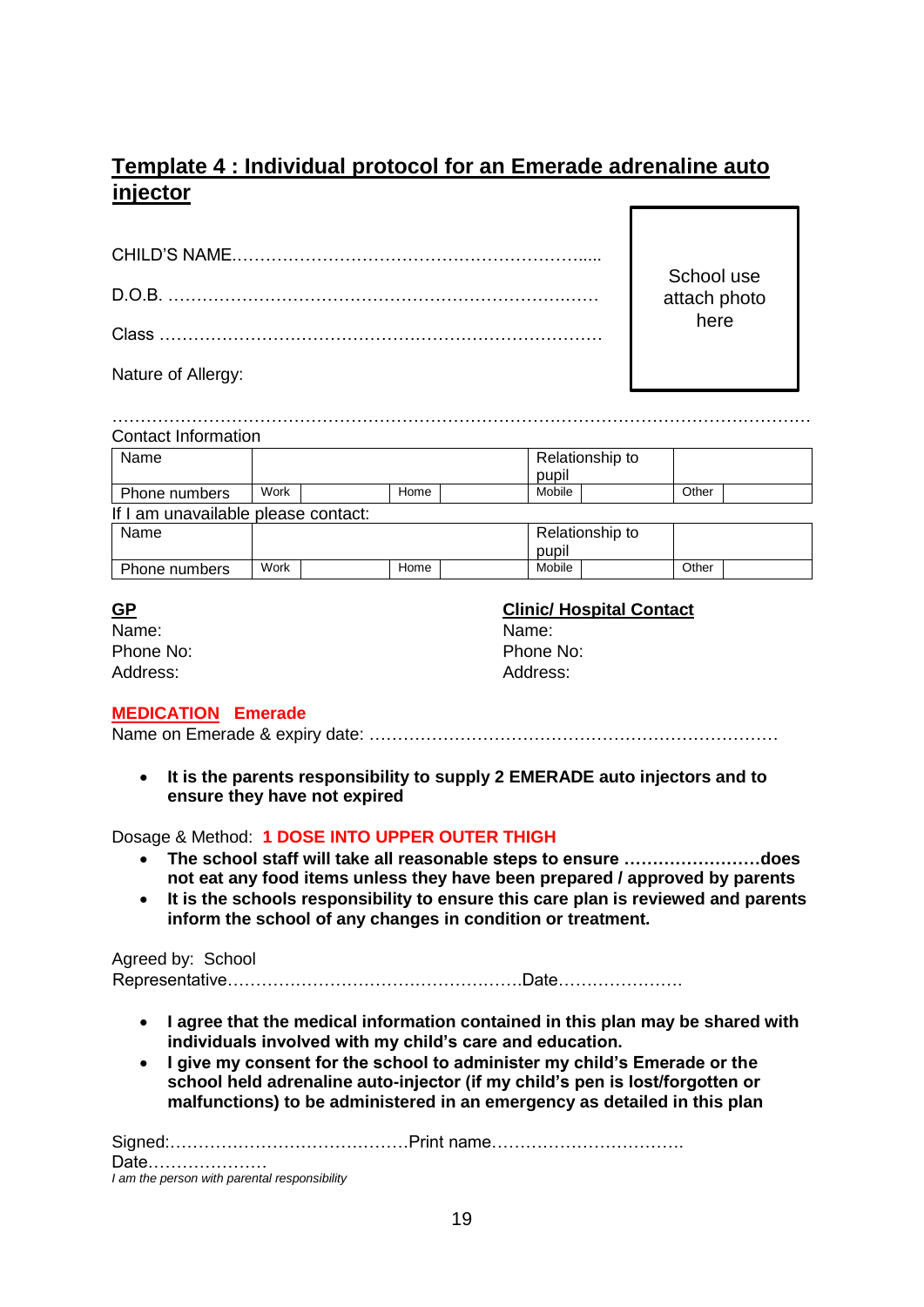#### **Individual protocol for…………..……………using an EMERADE (Adrenaline auto injector)**

#### **Give EMERADE first then dial 999 Administer Emerade in the upper outer thigh** Remove cap protecting the needle Hold Emerade against upper outer thigh and press it against patients leg. You will hear a click when the adrenaline is injected. **Hold Emerade in place for 10 seconds.** Can be given through clothing, but not very thick clothing. Note time injection given. ………………………… **Symptoms may include:** Difficulty in swallowing / speaking / breathing Wheezy / irregular breathing / excessive coughing Hoarseness Nettle rash (hives) anywhere on body Sense of impending doom • Swelling of throat and mouth Abdominal pain, nausea & vomiting • Feeling of weakness (BP drops) Collapse & unconsciousness Cold and clammy **Stay Calm** Reassure………… **One member of staff to Dial 999 REMEMBER A = Airway B = Breathing**

**If no improvement give 2 nd EMERADE**

**5 minutes later** 

**Call Parents**

**Reassure** 

#### **Telephoning for an ambulance**

**C = Circulation**

**You need to say:** "I have a child in anaphylactic shock". **Give school details: Give details:** Childs name has a severe allergy and what has happened. DO NOT PUT THE PHONE DOWN UNTIL YOU ARE SURE ALL THE NECESSARY INFORMATION HAS BEEN GIVEN Someone to wait by the school gate to direct the ambulance staff straight to the child.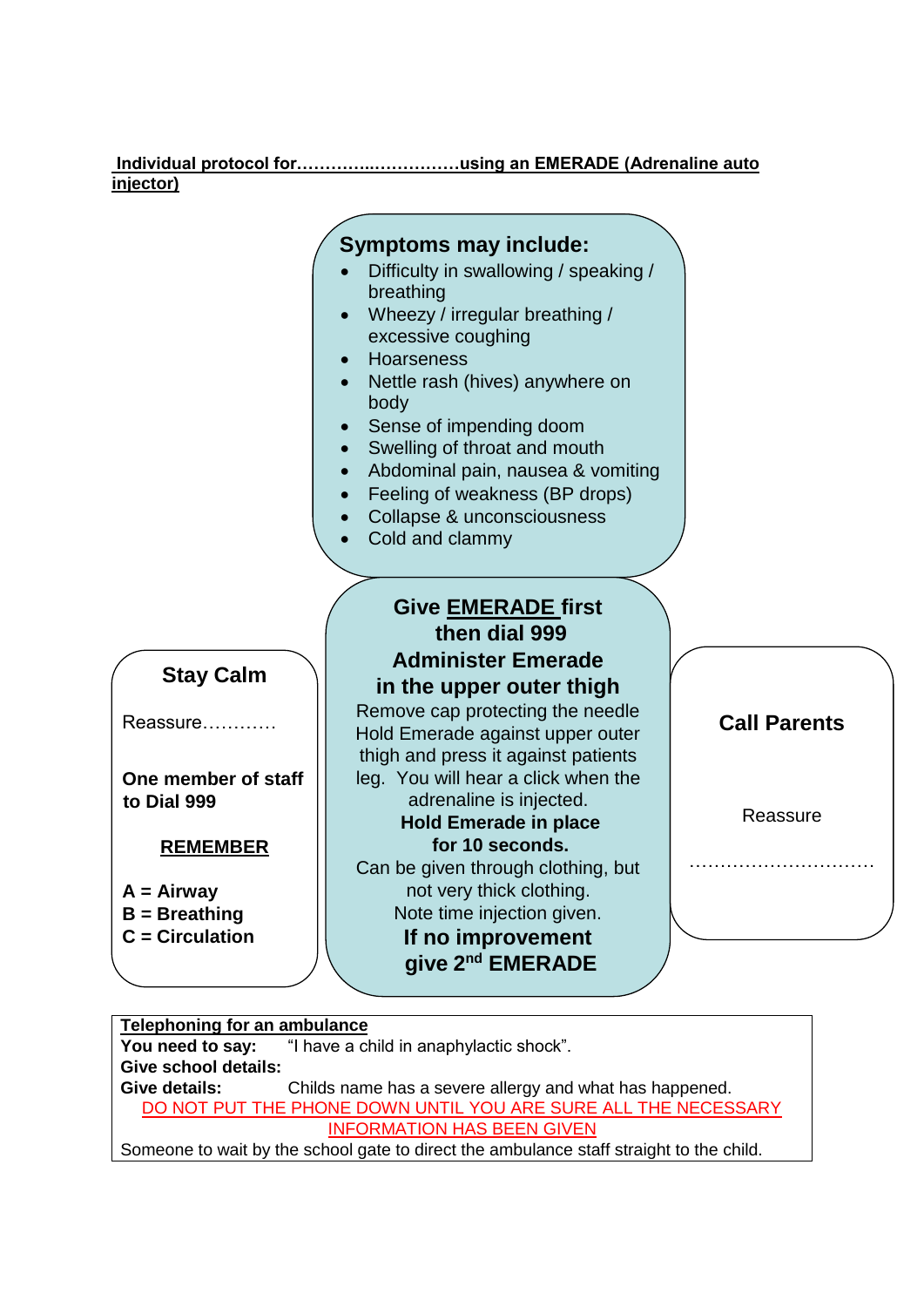# **Template 5 : Individual protocol for an Epipen adrenaline auto injector**

School use attach photo here

Nature of Allergy:

| Name                                |      |      | Relationship to |       |  |
|-------------------------------------|------|------|-----------------|-------|--|
|                                     |      |      | pupil           |       |  |
| Phone numbers                       | Work | Home | Mobile          | Other |  |
| If I am unavailable please contact: |      |      |                 |       |  |
| Name                                |      |      | Relationship to |       |  |
|                                     |      |      | pupil           |       |  |
| Phone numbers                       | Work | Home | Mobile          | Other |  |

| <u>GP</u>                     | <b>Clinic/ Hospital Contact</b> |
|-------------------------------|---------------------------------|
| Name:                         | Name                            |
| Phone No:                     | Phone No:                       |
| Address:                      | Address:                        |
| <b>MEDICATION EPIPEN</b>      |                                 |
| Name on EPIPEN & Expiry date: |                                 |

……………………………………………………………………..

 **It is the parents responsibility to supply 2 EPIPEN auto injectors and to ensure they have not expired**

Dosage & Method: **1 DOSE INTO UPPER OUTER THIGH**

- **The school staff will take all reasonable steps to ensure ………………………… does not eat any food items unless they have been prepared / approved by parents**
- **It is the schools responsibility to ensure this care plan is reviewed and parents inform the school of any changes in condition or treatment.**

#### Agreed by: School

Representative…………………………………………….Date………………….

- **I agree that the medical information contained in this plan may be shared with individuals involved with my child's care and education.**
- **I give my consent for the school to administer my child's Epipen or the school held adrenaline auto-injector (if my child's pen is lost/forgotten or malfunctions) to be administered in an emergency as detailed in this plan**

Signed:……………………………………Print name…………………………

Date……………

*I am the person with parental responsibility*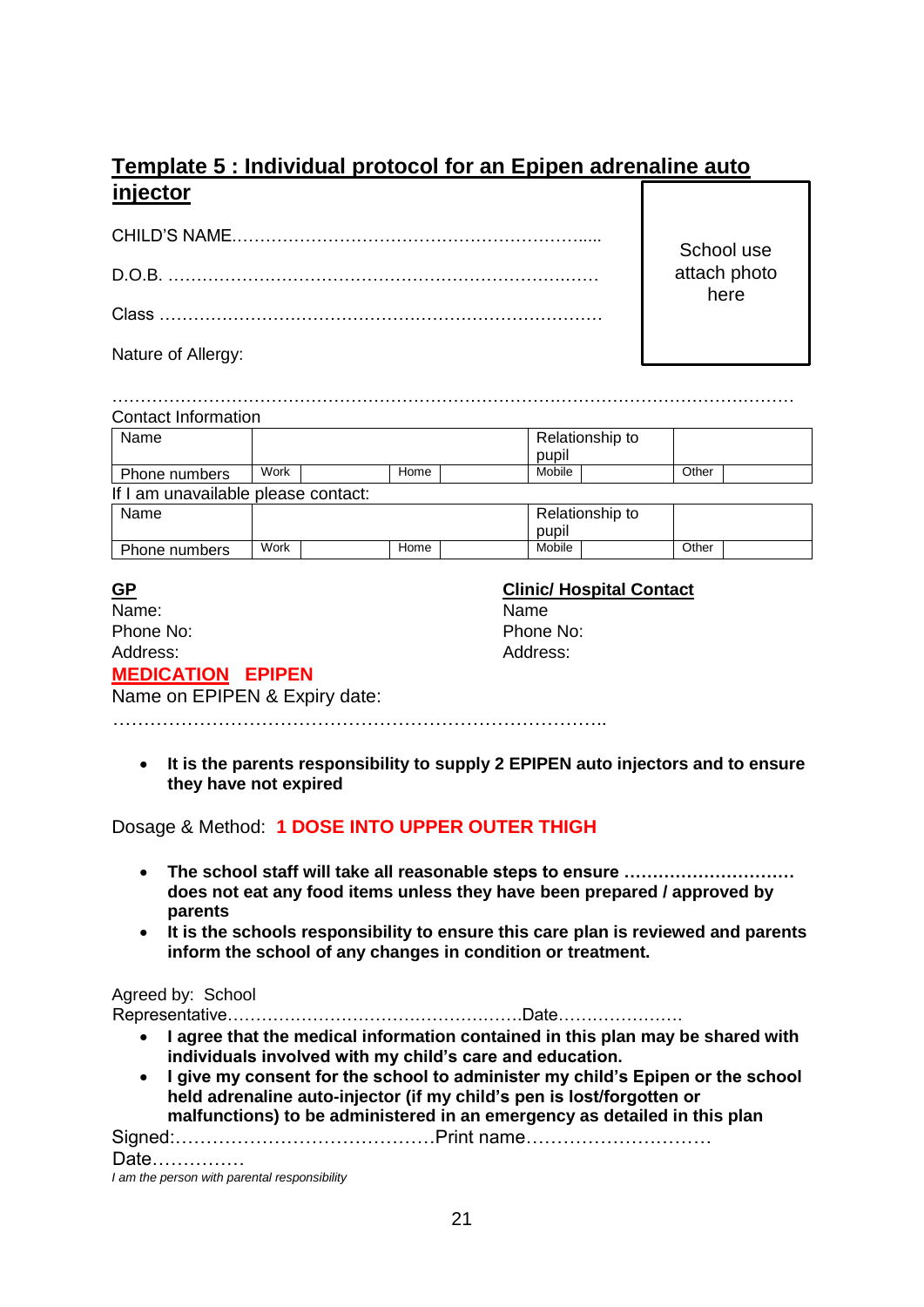## **Individual protocol for using an Epipen (Adrenaline Auto injector)**

#### **Stay Calm** Reassure …………… **One member of staff to Dial 999 REMEMBER A = AIRWAY B = BREATHING C = CIRCULATION Give EPIPEN first then dial 999 Administer Epipen in the upper outer thigh** Remove grey safety cap Hold epipen with black tip downwards against thigh jab firmly. **Hold epipen in place for 10 seconds** Can be given through clothing, but not very thick clothing. Note time of injection given **If no improvement give 2 nd EPIPEN 5 minutes later Call Parents Reassure** ……………… **Symptoms may include:** Difficulty in swallowing / speaking / breathing Wheezy / irregular breathing / excessive coughing • Hoarseness Nettle rash (hives) anywhere on body • Sense of impending doom • Swelling of throat and mouth Abdominal pain, nausea & vomiting • Feeling of weakness (BP drops) Collapse & unconsciousness Cold and clammy Ĭ

## **Telephoning for an ambulance You need to say:** "I have a child in anaphylactic shock". **Give school details: Give details:** Childs name has a severe allergy and what has happened. DO NOT PUT THE PHONE DOWN UNTIL YOU ARE SURE ALL THE NECESSARY INFORMATION HAS BEEN GIVEN

Someone to wait by the school gate to direct the ambulance staff straight to the child.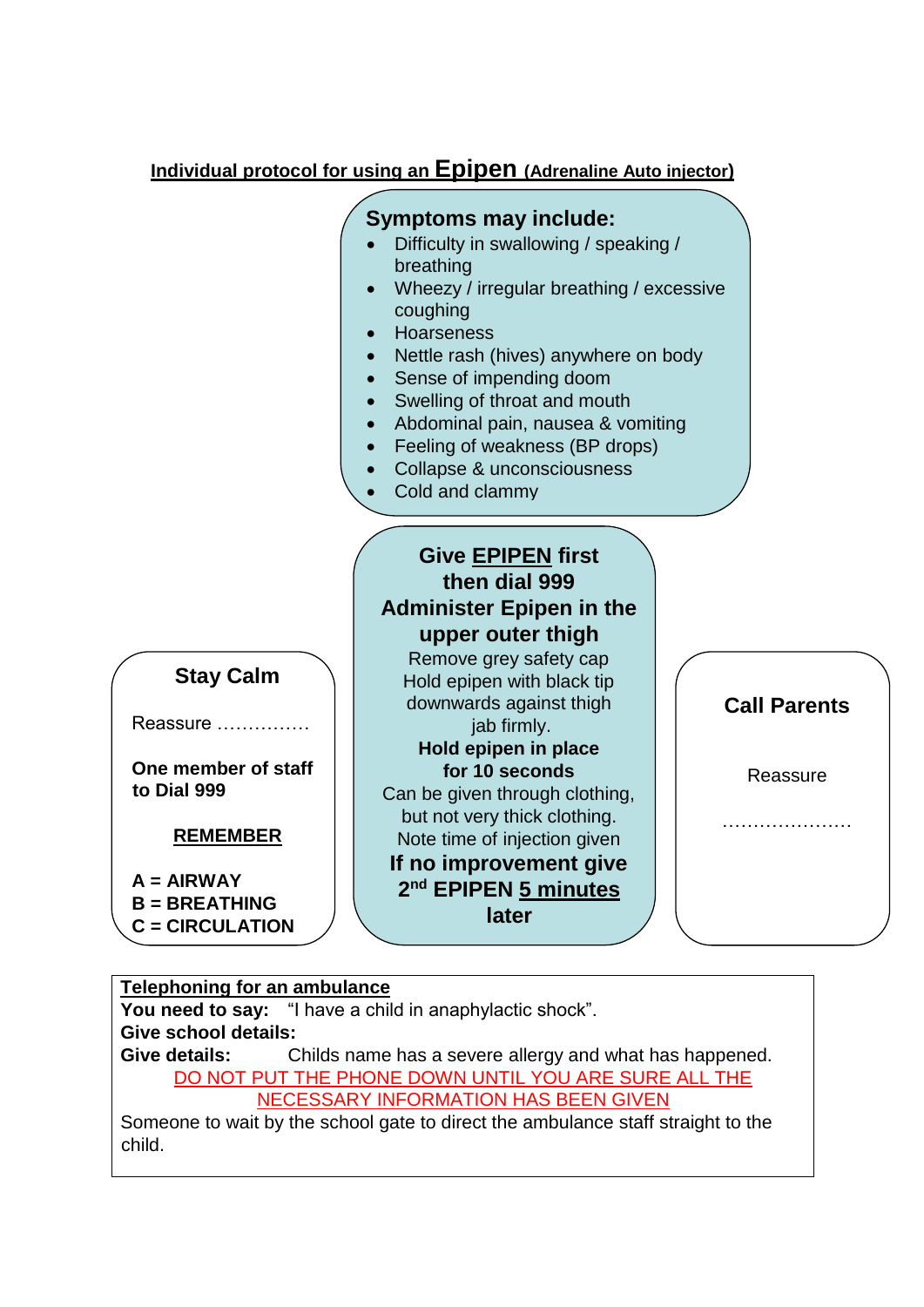# **Template 6 : Individual protocol for an Jext pen adrenline auto injector**

School use attach photo here

Nature of Allergy:

| <b>Contact Information</b>          |      |  |      |  |        |                 |       |  |
|-------------------------------------|------|--|------|--|--------|-----------------|-------|--|
| Name                                |      |  |      |  | pupil  | Relationship to |       |  |
| Phone numbers                       | Work |  | Home |  | Mobile |                 | Other |  |
| If I am unavailable please contact: |      |  |      |  |        |                 |       |  |
| Name                                |      |  |      |  | pupil  | Relationship to |       |  |
| Phone numbers                       | Work |  | Home |  | Mobile |                 | Other |  |

| <u>GP</u>                   | <b>Clinic/ Hospital Contact</b> |
|-----------------------------|---------------------------------|
| Name:                       | Name:                           |
| Phone No:                   | Phone No:                       |
| Address:                    | Address:                        |
| <b>MEDICATION JEXT</b>      |                                 |
| Name on JEXT & expiry date: |                                 |

……………………………………………………………………..

 **It is the parents responsibility to supply 2 JEXT pen auto injectors and to ensure they have not expired**

Dosage & Method: **1 DOSE INTO UPPER OUTER THIGH**

- **The school staff will take all reasonable steps to ensure ………………………. does not eat any food items unless they have been prepared / approved by parents**
- **It is the schools responsibility to ensure this care plan is reviewed and parents inform the school of any changes in condition or treatment.**

Agreed by: School

Representative…………………………………………….Date………………….

- **I agree that the medical information contained in this plan may be shared with individuals involved with my child's care and education.**
- **I give my consent for the school to administer my child's Jext pen or the school held adrenaline auto-injector (if my child's pen is lost/forgotten or malfunctions) to be administered in an emergency as detailed in this plan.**

Signed:……………………………………Print name…………………………

Date……………

*I am the person with parental responsibility*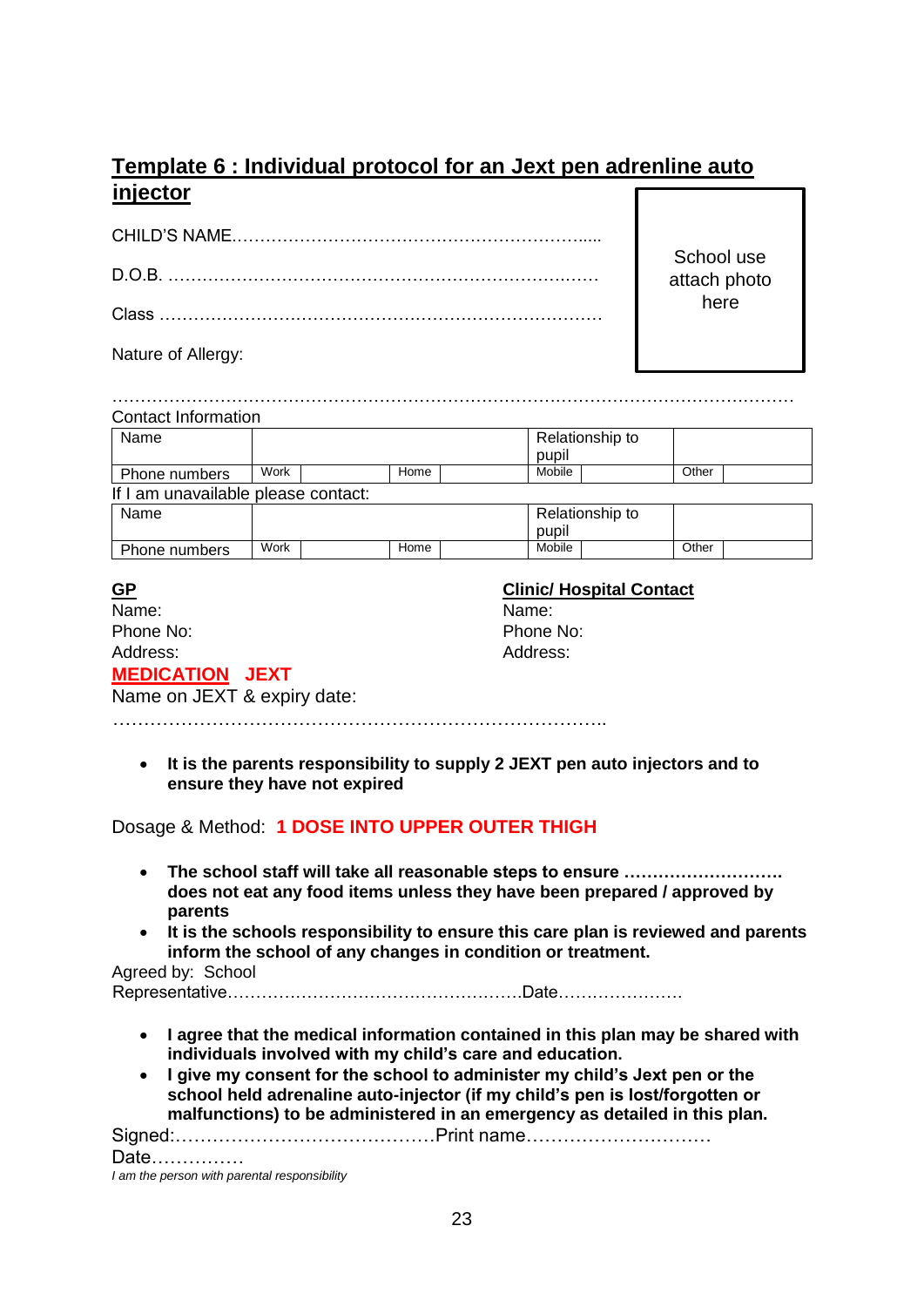# **Individual protocol for using a JEXT Pen (Adrenaline Autoinjector)**

# **Symptoms may include:**

- Difficulty in swallowing / speaking / breathing
- Wheezy / irregular breathing / excessive coughing
- **•** Hoarseness
- Nettle rash (hives) anywhere on body
- Sense of impending doom
- Swelling of throat and mouth
- Abdominal pain, nausea & vomiting
- Feeling of weakness (BP drops)
- Collapse & unconsciousness
	- Cold and clammy

# **Give JEXT pen first Then call 999 Administer in the upper thigh**

Remove yellow cap, place black tip against upper outer thigh, push injector firmly into thigh until it clicks. **Hold in JEXT Pen in place for 10 seconds**. Can be given through clothing, but not very thick clothing Note time of injection given **If no improvement give 2 nd JEXT Pen 5 minutes later**

**Call Parents**

**Reassure** 

…………………

#### **Telephoning for an ambulance**

**Stay Calm**

Reassure ……………

**One member of staff** 

**REMEMBER**

**to Dial 999**

**A = AIRWAY B = BREATHING C = CIRCULATION**

**You need to say:** "I have a child in anaphylactic shock". **Give school details: Give details:** Childs name has a severe allergy and what has happened. DO NOT PUT THE PHONE DOWN UNTIL YOU ARE SURE ALL THE NECESSARY INFORMATION HAS BEEN GIVEN

Someone to wait by the school gate to direct the ambulance staff straight to the child.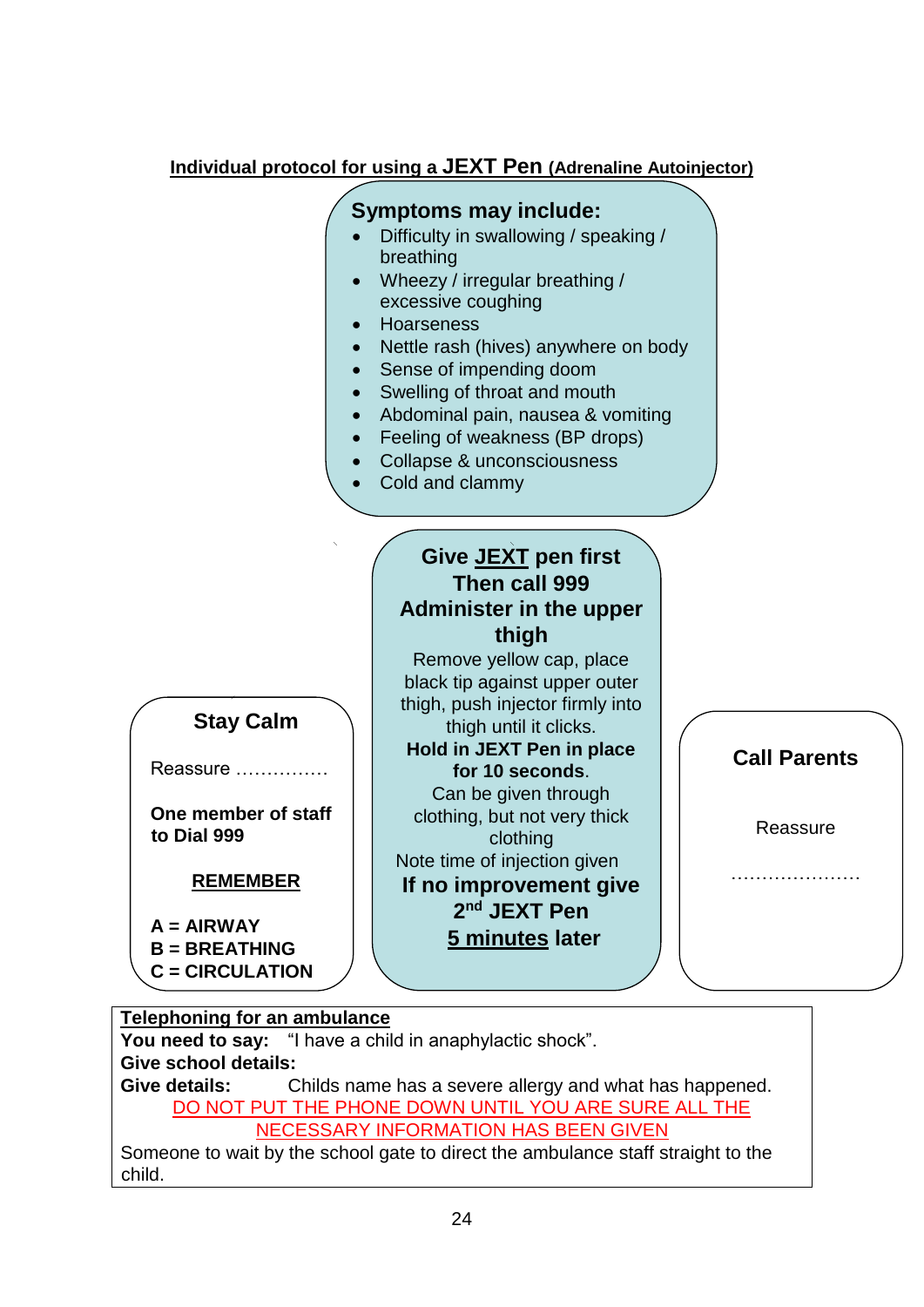# **Template 7: model letter inviting parents to contribute to individual healthcare plan development**

#### Dear Parent/Guardian

#### DEVELOPING AN INDIVIDUAL HEALTHCARE PLAN FOR YOUR CHILD

Thank you for informing us of your child's medical condition. I enclose a copy of the school's policy for supporting pupils at school with medical conditions for your information.

A central requirement of the policy is for an individual healthcare plan to be prepared, setting out what support the each pupil needs and how this will be provided. Individual healthcare plans are developed in partnership between the school, parents, pupils, and the relevant healthcare professional who can advise on your child's case. The aim is to ensure that we know how to support your child effectively and to provide clarity about what needs to be done, when and by whom. Although individual healthcare plans are likely to be helpful in the majority of cases, it is possible that not all children will require one. We will need to make judgements about how your child's medical condition impacts on their ability to participate fully in school life, and the level of detail within plans will depend on the complexity of their condition and the degree of support needed.

A meeting to start the process of developing your child's individual health care plan has been scheduled for xx/xx/xx. I hope that this is convenient for you and would be grateful if you could confirm whether you are able to attend. The meeting will involve [the following people]. Please let us know if you would like us to invite another medical practitioner, healthcare professional or specialist and provide any other evidence you would like us to consider at the meeting as soon as possible.

If you are unable to attend, it would be helpful if you could complete the attached individual healthcare plan template and return it, together with any relevant evidence, for consideration at the meeting. I [or another member of staff involved in plan development or pupil support] would be happy for you contact me [them] by email or to speak by phone if this would be helpful.

Yours sincerely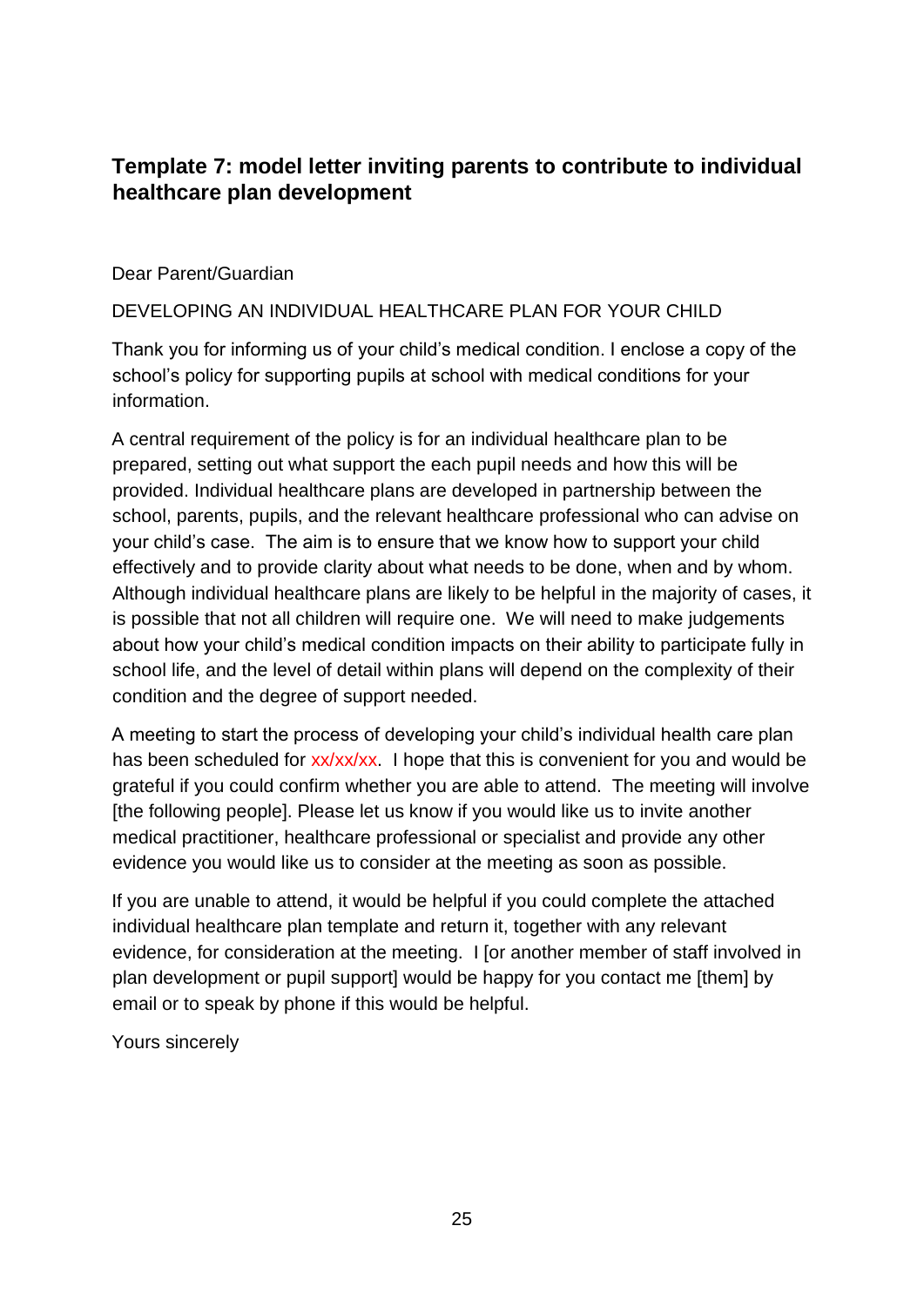## **Template 8: Example letter to send to parent/guardian who has not provided an in-date inhaler or auto injector. Please amend as necessary for the individual circumstances.**

#### Dear (Name of parent)

Following today's phone call regarding (name of pupil)'s asthma inhaler/adrenaline auto injector, I am very concerned that in date medication has not been provided. You have confirmed on the Individual Protocol that (name of pupil) requires an inhaler in school and you have agreed to provide the medication. Please ensure that the following are provided without delay:

- an inhaler/ adrenaline auto injector
- a spacer

If (name of pupil) no longer requires an inhaler/auto injector, please inform the school in writing as soon as possible.

Please be aware that in the absence of in date medication, should (name of pupil) suffer an attack, and you have given your consent staff will administer the schools reliever inhaler/adrenaline auto injector. However if you have not given consent for the school reliever inhaler/adrenaline auto injector to be administered staff will not be able to follow suitable emergency procedures. They will be reliant on calling 999 and awaiting the Emergency Services.

Yours sincerely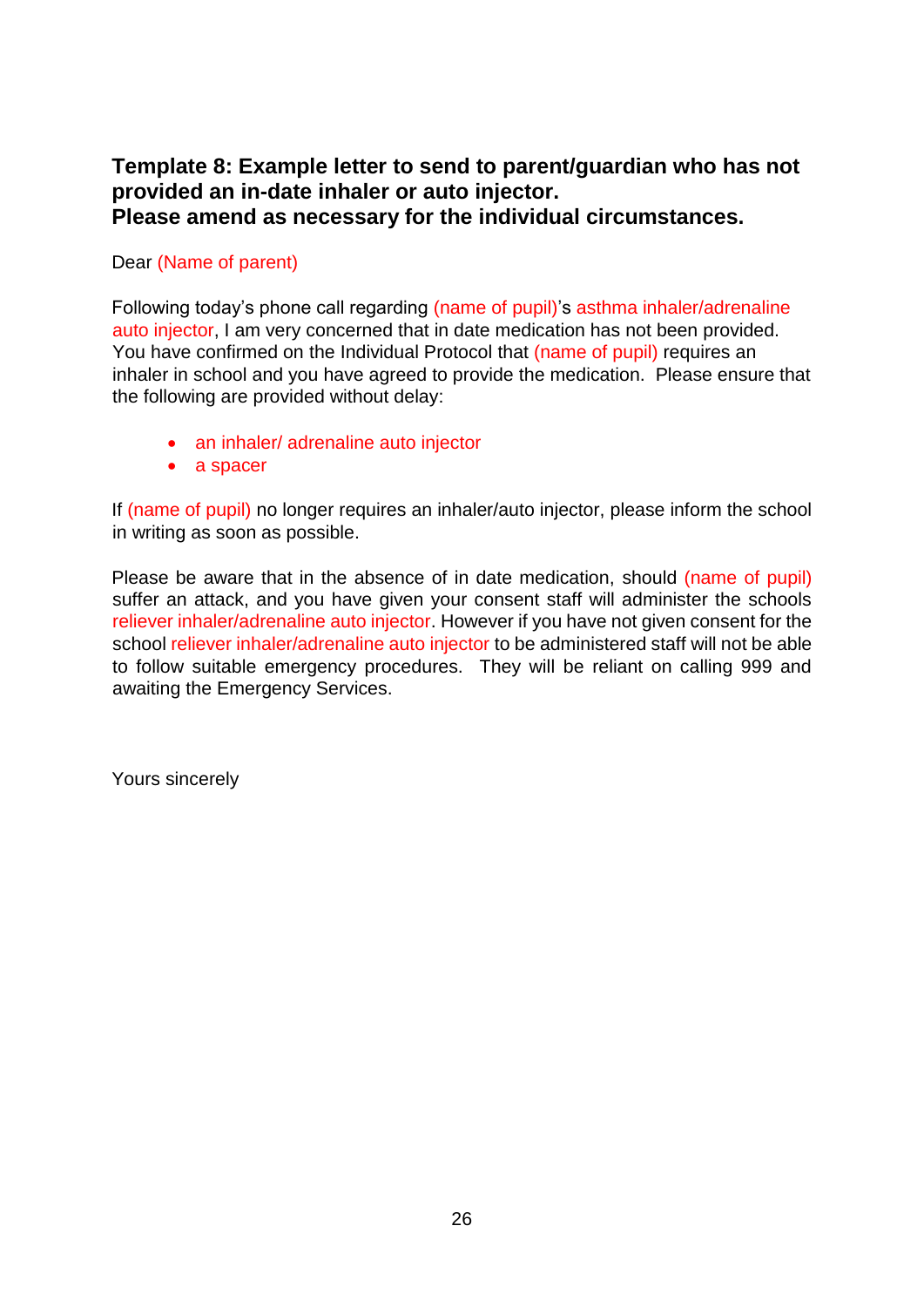# **Protocol for the administration of Paracetamol**

- Paracetamol can be administered to children of any age, dose must be suitable for their age and weight
- Verbal parental consent must be gained during the day to administer paracetamol between the start of school day and 12pm. If the parents cannot be contacted paracetamol cannot be administered. Conversation with parent/guardian must be recorded.
- The school can administer paracetamol without additional parental consent on the day between 12pm and end of school day.
- If paracetamol is administered at any time during the school day parents will be informed of the time of administration and dosage.
- The school will keep records of the administration of paracetamol as for prescribed medication.
	- Pupils must not bring paracetamol (or other types of painkillers) to school for self-administration.

#### **Use with caution:**

- Liver problems
- Kidney problems
- Long term malnutrition
- Long term dehydration
- Epilepsy
- 

#### **SIDE EFFECTS:**

- Allergic reaction rash, swelling difficulty breathing
- Low blood pressure and a fast heartbeat
- Blood disorders
- Liver and kidney damage (overdose)

#### **Do not administer if the pupil is also taking any of the following drugs:**

- Metoclopramide (relieves sickness and indigestion)
- Carbamazepine (treats a number of conditions including epilepsy)
- Phenobarbital or phenytoin (used to control seizures)
- Lixisenatide used to treat type 2 diabetes)
- Imatinib used to treat leukaemia
- Other drugs containing paracetamol e.g. Lemsip, Sudofed, Feminax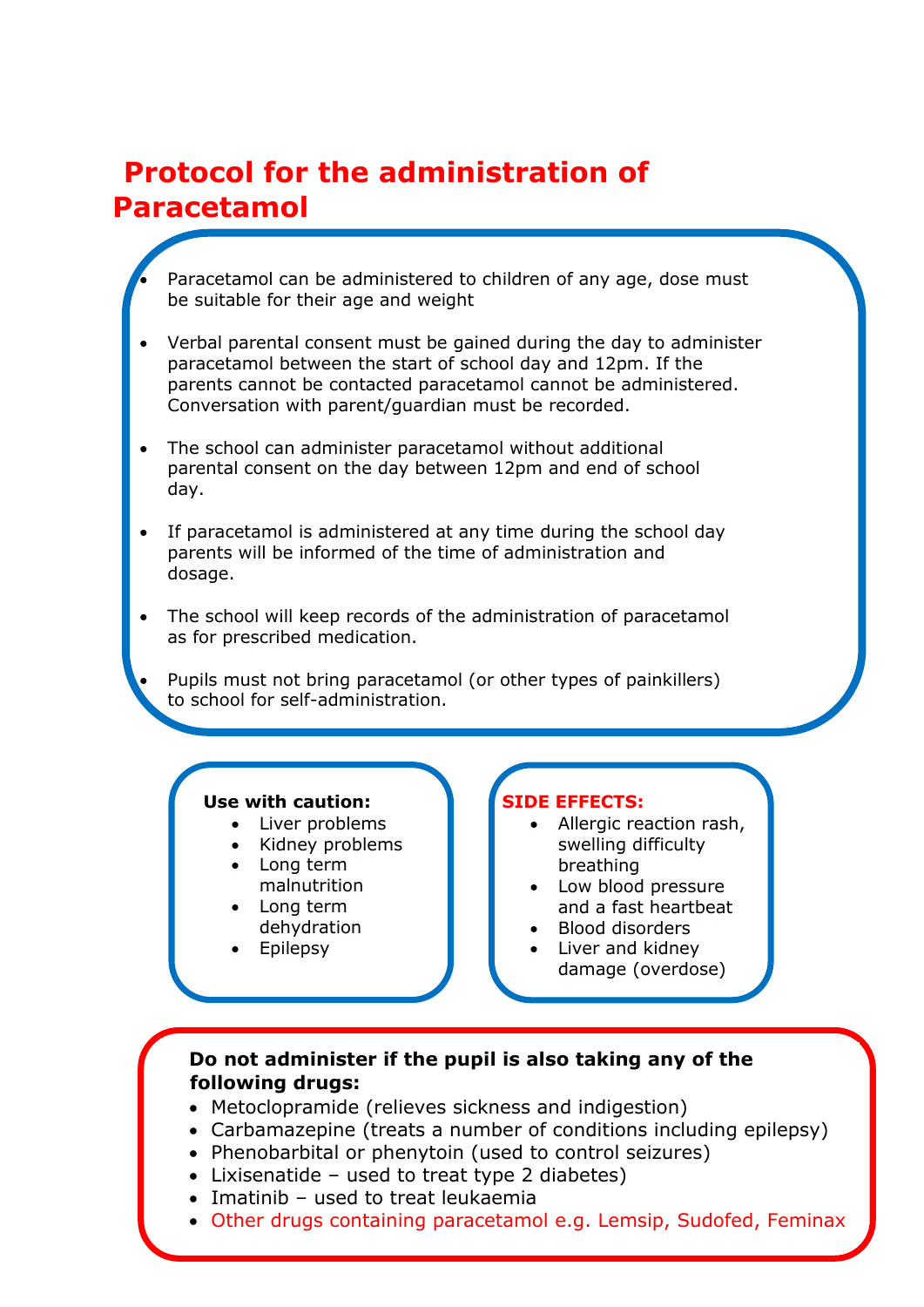

# **Appendix 2 WSCC Administering Medicines Templates**

**Supporting pupils with medical conditions**

**September 2017**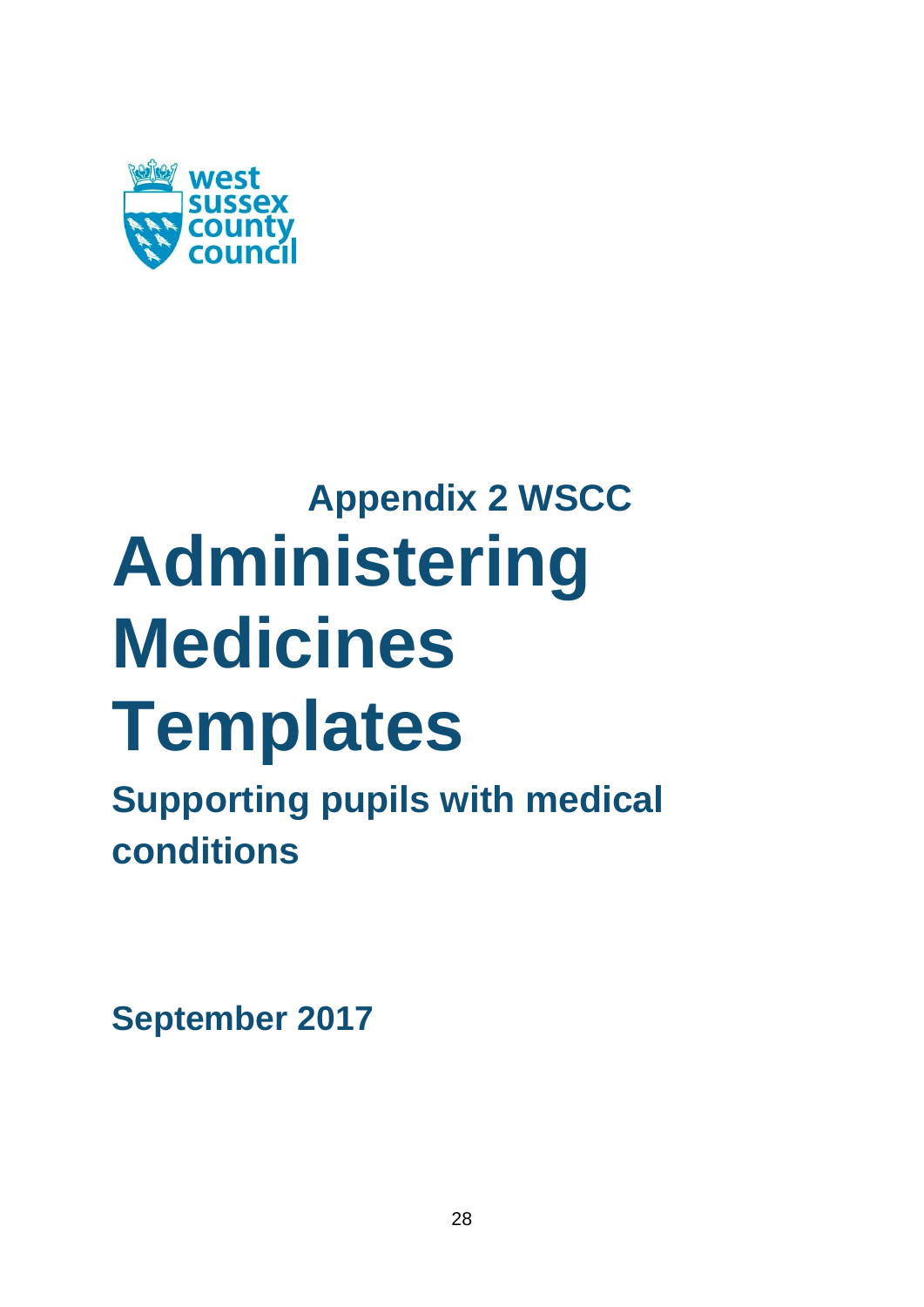| <b>Contents</b>                                                                                     | page |
|-----------------------------------------------------------------------------------------------------|------|
| Template A - Pupil Health Information Form                                                          | 3    |
| Template B - Parent/guardian consent to administer short-term non-prescribed 'ad-<br>hoc' medicines | 5    |
| Template C - Parental consent to administer medicine                                                | 6    |
| Template C1 – Individual protocol for non-prescribed medication                                     | 7    |
| Template D – Record of medicine administered to an individual child                                 | 9    |
| Template E – Record of medicine administered to all children                                        | 10   |
| Template F – Staff training record – administration of medicines                                    | 11   |
| Template G - Contacting the emergency services                                                      | 12   |
| Template H Consent to administer non-prescribed medication on a school trip                         | 13   |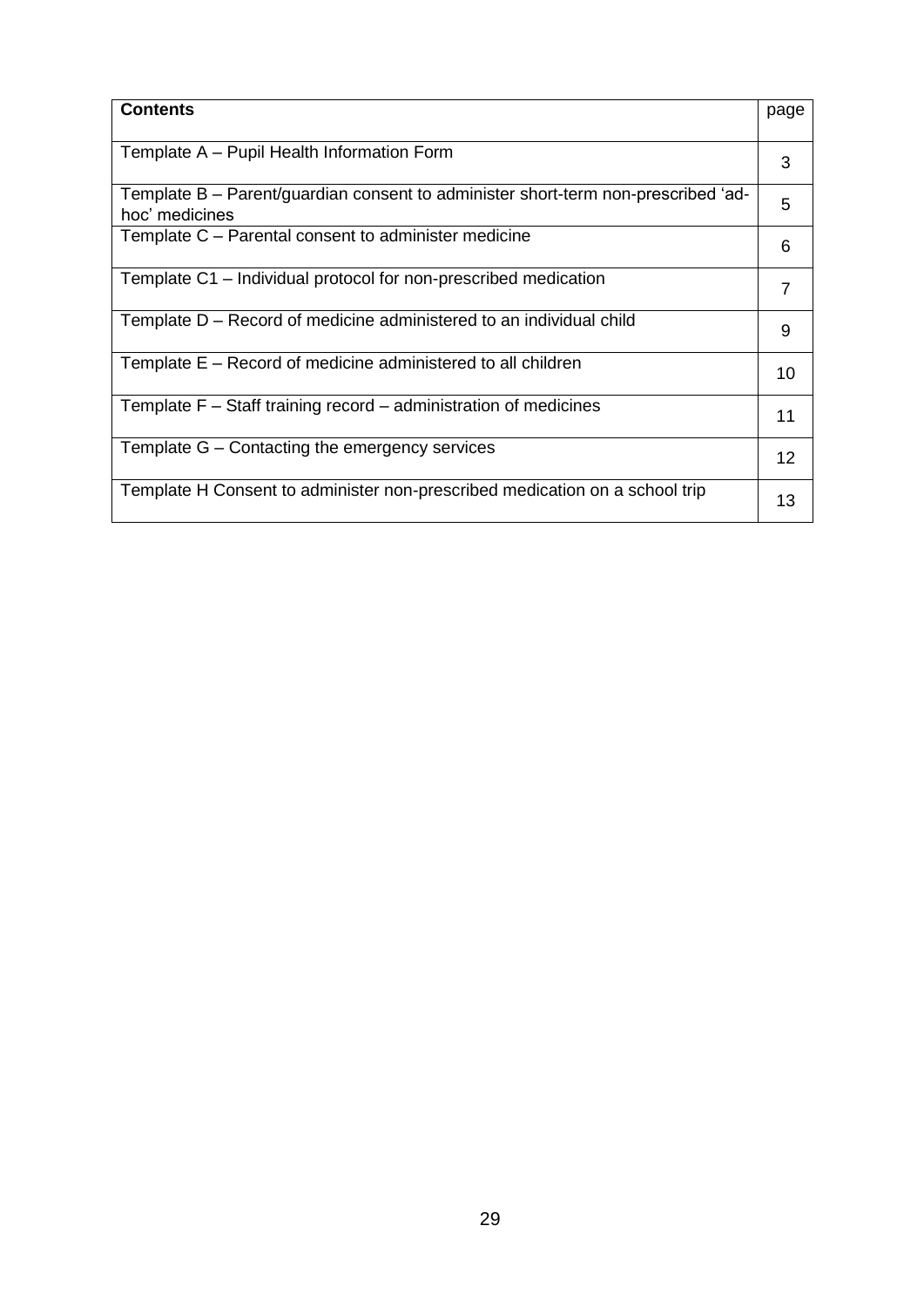# St Nicolas and St Mary CE Primary School Template A - Pupil Health Information Form

This information will be kept securely with your child's other records. If further information is needed we will contact you. Please do not hesitate to contact the school if there are any issues you wish to discuss.

| <b>Childs Name</b> | D.O.B                   |
|--------------------|-------------------------|
| <b>Gender</b>      | <b>Year/Tutor Group</b> |

#### Please complete if applicable

Has your child been diagnosed with or are you concerned about any of the following:

| <b>Condition</b>                                                                                                                                                                                                | <b>Yes</b> | <b>No</b> | <b>Medication</b> |
|-----------------------------------------------------------------------------------------------------------------------------------------------------------------------------------------------------------------|------------|-----------|-------------------|
| <b>Asthma</b><br>NB: Parents of pupils with mild<br>asthma must also sign an asthma<br>protocol form (template 2 in<br>Appendix 1) available from the<br>school                                                 |            |           |                   |
| Allergies/Anaphylaxis<br>NB: Parents of pupils prescribed an<br>auto injector must also sign<br>The relevant auto injector<br>protocol form (template 3, 4, 5 in<br>Appendix 1 or available from the<br>school) |            |           |                   |
| <b>Epilepsy</b>                                                                                                                                                                                                 |            |           |                   |
| <b>Diabetes</b>                                                                                                                                                                                                 |            |           |                   |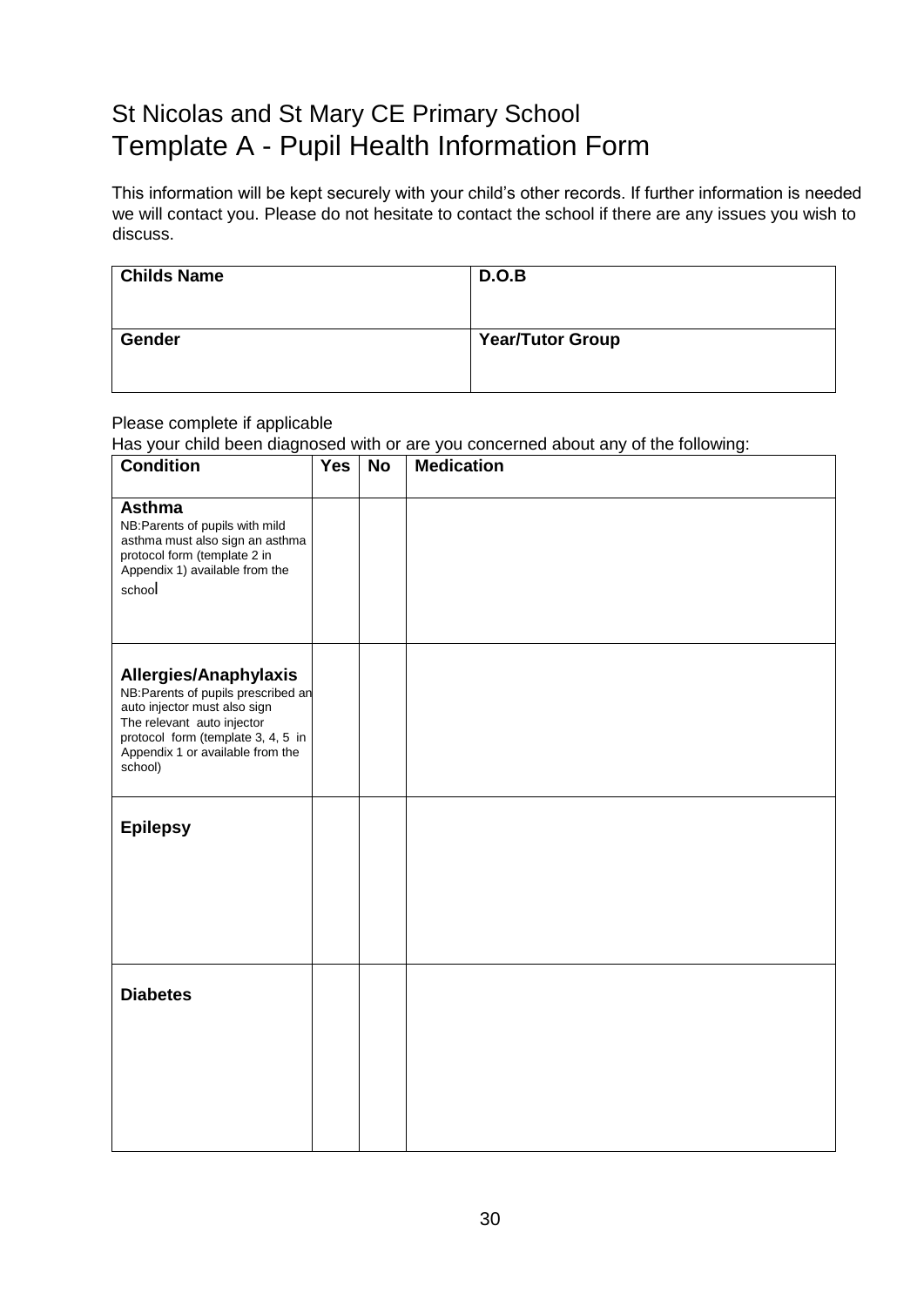Is your child taking regular medication for any condition other than those listed on the previous page – continue on a separate sheet if necessary.

| <b>Condition</b> | <b>Medication, emergency requirements</b> |
|------------------|-------------------------------------------|
|                  |                                           |
|                  |                                           |
|                  |                                           |
|                  |                                           |
|                  |                                           |
|                  |                                           |
|                  |                                           |
|                  |                                           |
|                  |                                           |

Please use the space below to tell us about any other concerns you have regarding your child's health, continue on a separate sheet if necessary:

**Thank you**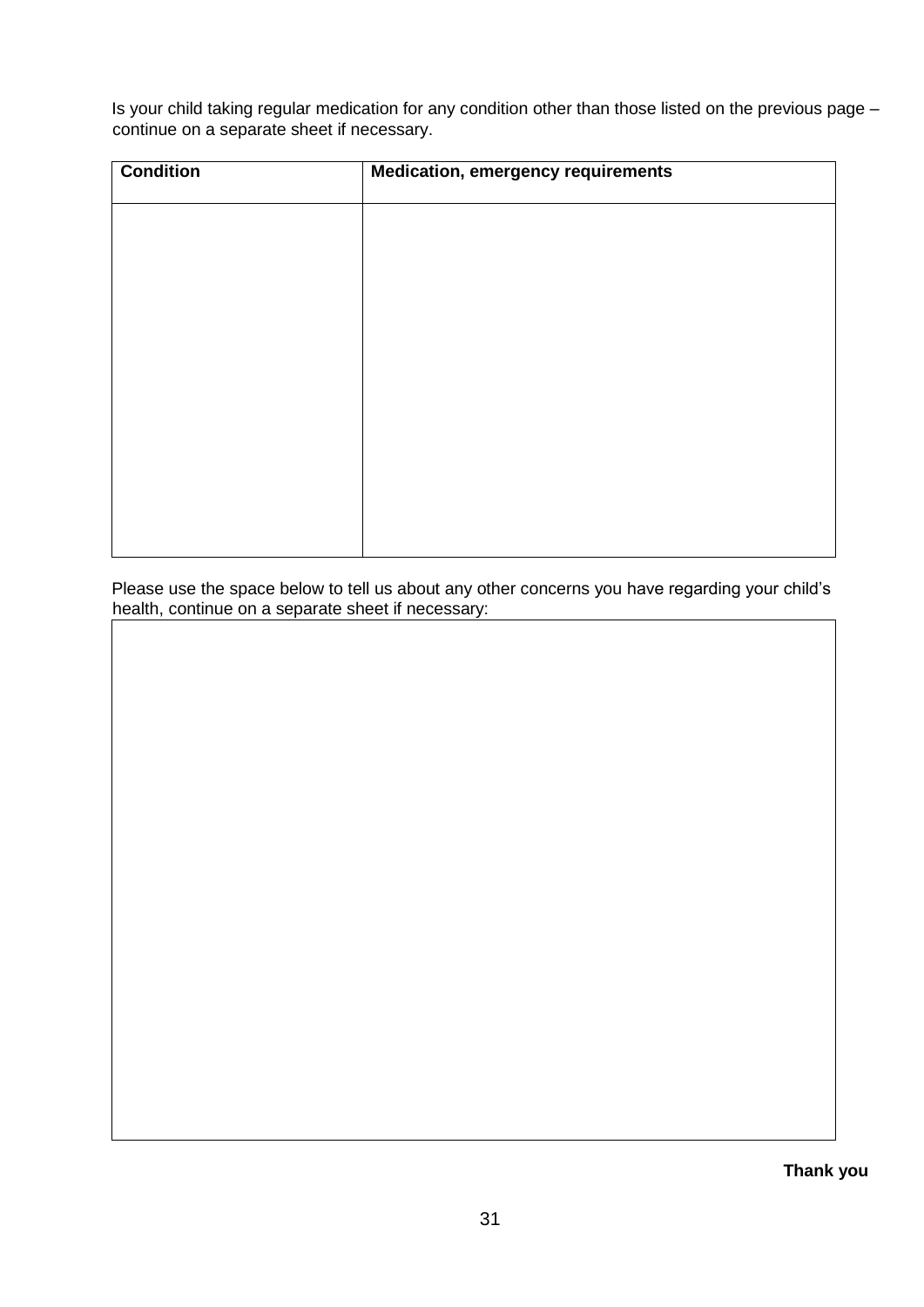# St Nicolas and St Mary CE Primary School Template B - Parent/guardian consent to administer shortterm non-prescribed 'ad-hoc' medicines

The school will not administer medication unless this form is completed and signed. This information will be kept securely with your child's other records. If further information is needed we will contact you. Please do not hesitate to contact the school if there are any issues you wish to discuss.

| <b>Pupils Name</b> | D.O.B             |
|--------------------|-------------------|
| Gender             | <b>Year/Class</b> |

The Medicines Policy permits the school to administer the following non-prescription medication if your child develops the relevant symptoms during the school day. Pupils will be given a standard dose suitable to their age and weight. You will be informed when the school has administered medication by text. The school holds a small stock of the following medicines:

**Anti-histamine**

*Tick the non-prescription medications above that you give your consent for the school to administer during the school day and confirm that you have administered these medications in the past without adverse effect. Please keep the school informed of any changes to this consent.*

**\_\_\_\_\_\_\_\_\_\_\_\_\_\_\_\_\_\_ \_\_\_\_\_\_\_\_**

Signature(s) Parent/Guardian **Date** Date of the Signature of the Date Date of the Date of the Date of the Date of the Date of the Date of the Date of the Date of the Date of the Date of the Date of the Date of the Date of

Print name

**\_\_\_\_\_\_\_\_\_\_\_\_\_\_\_\_\_\_**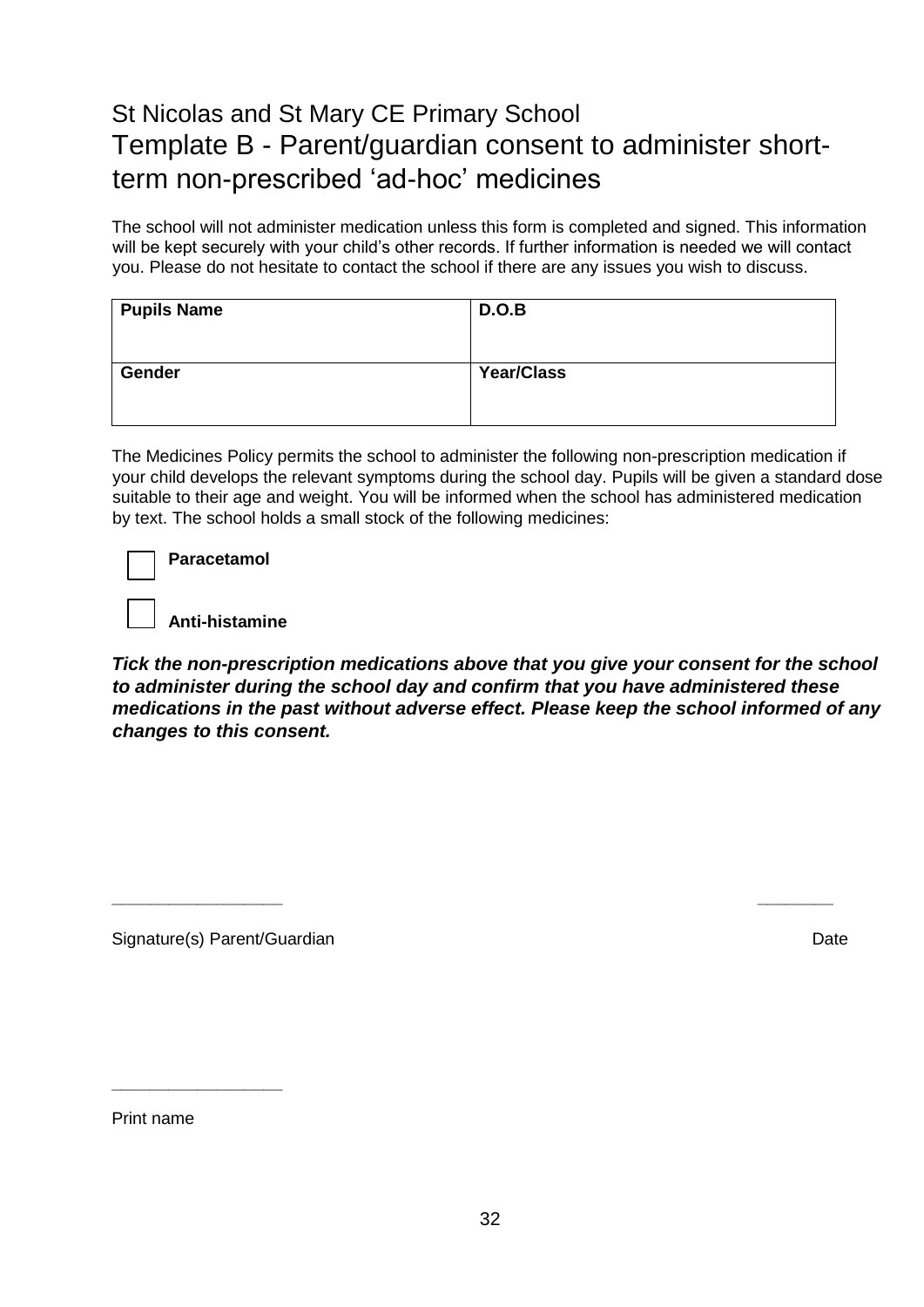# St Nicolas and St Mary CE Primary School Template C - Parental consent to administer medication (where an

Individual Healthcare Plan or Education Healthcare Plan is not required)

The school will not give your child medicine unless you complete and sign this form.

| Last date medicine to be administered                                                |  |
|--------------------------------------------------------------------------------------|--|
| Name of child                                                                        |  |
| Date of birth                                                                        |  |
| Group/class/form                                                                     |  |
| Medical condition or illness                                                         |  |
| <b>Medicine</b>                                                                      |  |
| Name/type of medicine<br>(as described on the container)                             |  |
| Expiry date                                                                          |  |
| Dosage and method                                                                    |  |
| Timing                                                                               |  |
| Special precautions/other instructions                                               |  |
| Are there any side effects that the<br>school/setting needs to know about?           |  |
| Self-administration $- y/n$                                                          |  |
| Procedures to take in an emergency                                                   |  |
| NB: Medicines must be in the original container as dispensed by the pharmacy and the |  |

NB: Medicines must be in the original container as dispensed by the pharmacy and the manufacturer's instructions and/or Patient Information Leaflet (PIL) must be included

| <b>Contact Details</b>                                          |                   |
|-----------------------------------------------------------------|-------------------|
| Name                                                            |                   |
| Daytime telephone no.                                           |                   |
| Relationship to child                                           |                   |
| Address                                                         |                   |
| I understand that I must deliver the<br>medicine personally to: | the school office |
|                                                                 |                   |

The above information is, to the best of my knowledge, accurate at the time of writing and I give consent to school staff administering medicine in accordance with the school policy. I confirm that this medication has been administered to my child in the past without adverse effect. I will inform the school immediately, in writing, if there is any change in dosage or frequency of the medication or if the medicine is stopped.

#### Signature(s) Date

**If this is a request to administer non-prescribed medication, please work with the school to complete Template C1 on the reverse of this form**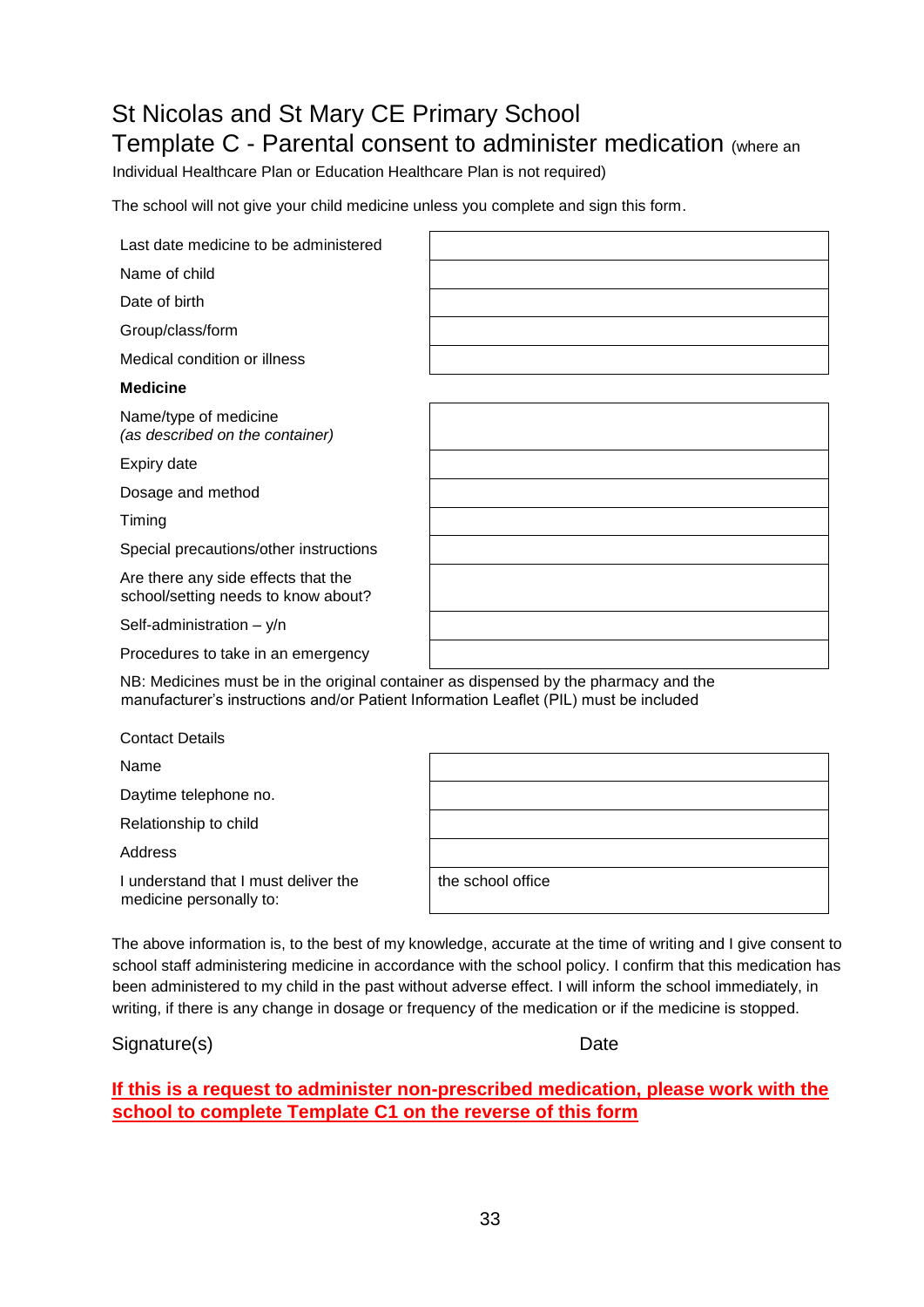# **Template C1** - Individual Protocol for non-prescribed medication

**This form should be completed in conjunction with Template C – parental consent**

Under exceptional circumstances where it is deemed that their administration is required to allow the pupil to remain in school the school will administer non-prescription medicines for a maximum of 48 hours.

| Date<br>(requirement<br>reviewed<br>daily) | Time last dose<br>administered at<br>home as<br>informed by<br>parent/guardian | Dosage<br>given in<br>school | Time | <b>Comments</b> |
|--------------------------------------------|--------------------------------------------------------------------------------|------------------------------|------|-----------------|
| Day 1                                      |                                                                                |                              |      |                 |
| Day 2                                      |                                                                                |                              |      |                 |

| 3 main side effects of medication as detailed on manufacturer's instructions or PIL |  |  |  |
|-------------------------------------------------------------------------------------|--|--|--|
|                                                                                     |  |  |  |
|                                                                                     |  |  |  |
|                                                                                     |  |  |  |
|                                                                                     |  |  |  |
|                                                                                     |  |  |  |
|                                                                                     |  |  |  |
|                                                                                     |  |  |  |

Emergency procedures – if the pupil develops any of the signs or symptoms mentioned above or any other signs of reaction as detailed on the manufacturer's instructions and/or PIL this might be a sign of a negative reaction or if it is suspected that the child has taken too much medication in a 24 hour period staff will call 999 and then contact the parent/guardian(s).

I

I agree that the medical information contained in this plan may be shared with individuals involved with my child's care and education.

I am aware that each day I must inform the school when I last administered the medication and that I will be informed by the school in writing when medication has been administered by text.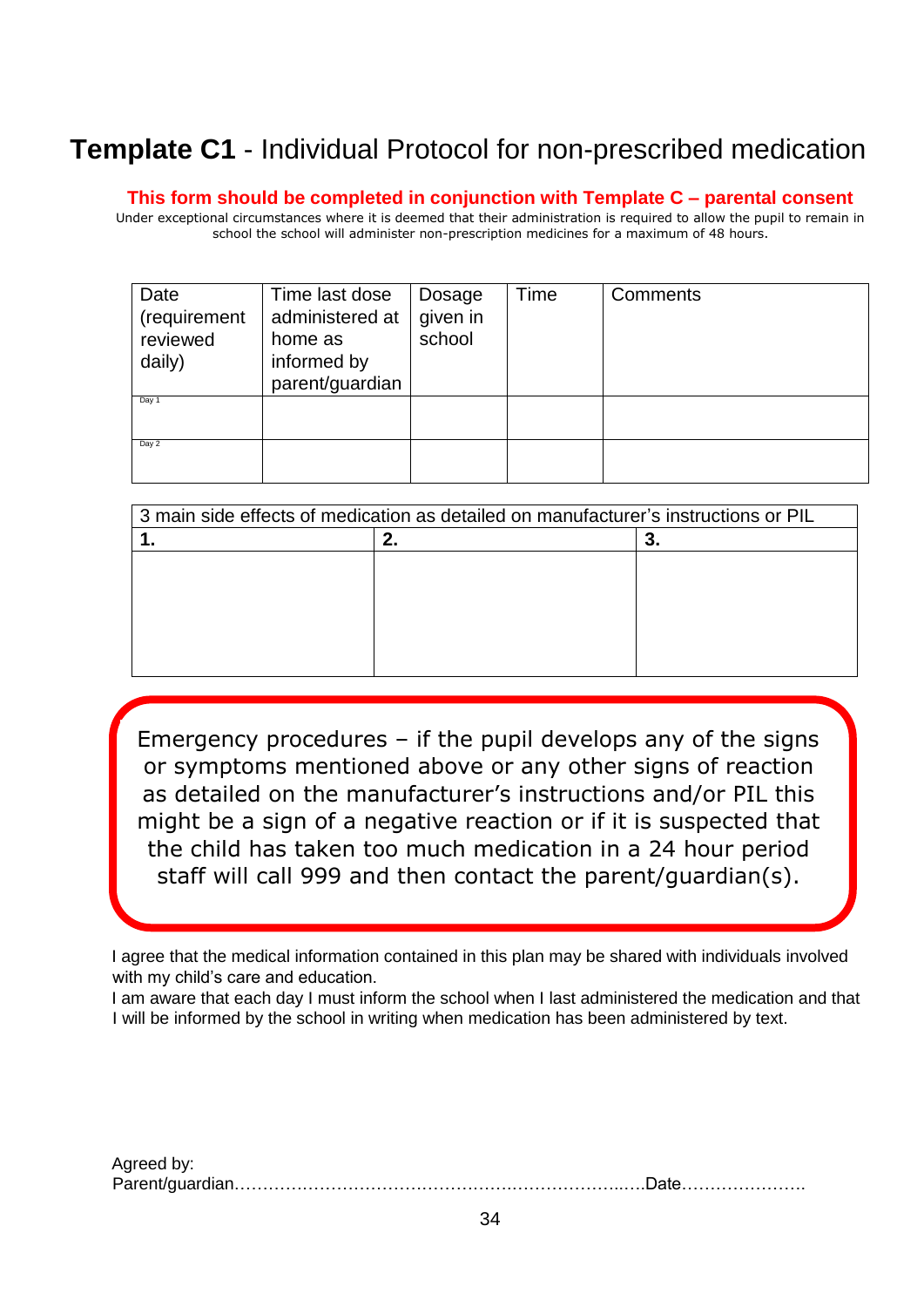# Template D: Record of medicine administered to an individual child

| Name of school                      |  | St Nicolas and St Mary CE Primary |  |
|-------------------------------------|--|-----------------------------------|--|
| Name of child                       |  |                                   |  |
| Date medicine provided by<br>parent |  |                                   |  |
| Year Group and Class                |  |                                   |  |
| Quantity received                   |  |                                   |  |
| Name and strength of medicine       |  |                                   |  |
| Expiry date                         |  |                                   |  |
| Quantity returned                   |  |                                   |  |
| Dose and frequency of medicine      |  |                                   |  |
|                                     |  |                                   |  |
| Staff signature                     |  |                                   |  |
|                                     |  |                                   |  |
| Date                                |  |                                   |  |
| Time given                          |  |                                   |  |
| Dose given                          |  |                                   |  |
| Controlled drug stock               |  |                                   |  |
| Name of member of<br>staff          |  |                                   |  |
| Staff initials                      |  |                                   |  |
| Witnessed by                        |  |                                   |  |
|                                     |  |                                   |  |
| Date                                |  |                                   |  |
| Time given                          |  |                                   |  |
| Dose given                          |  |                                   |  |
| Controlled drug stock               |  |                                   |  |
| Name of member of<br>staff          |  |                                   |  |
| Staff initials                      |  |                                   |  |
| Witnessed by                        |  |                                   |  |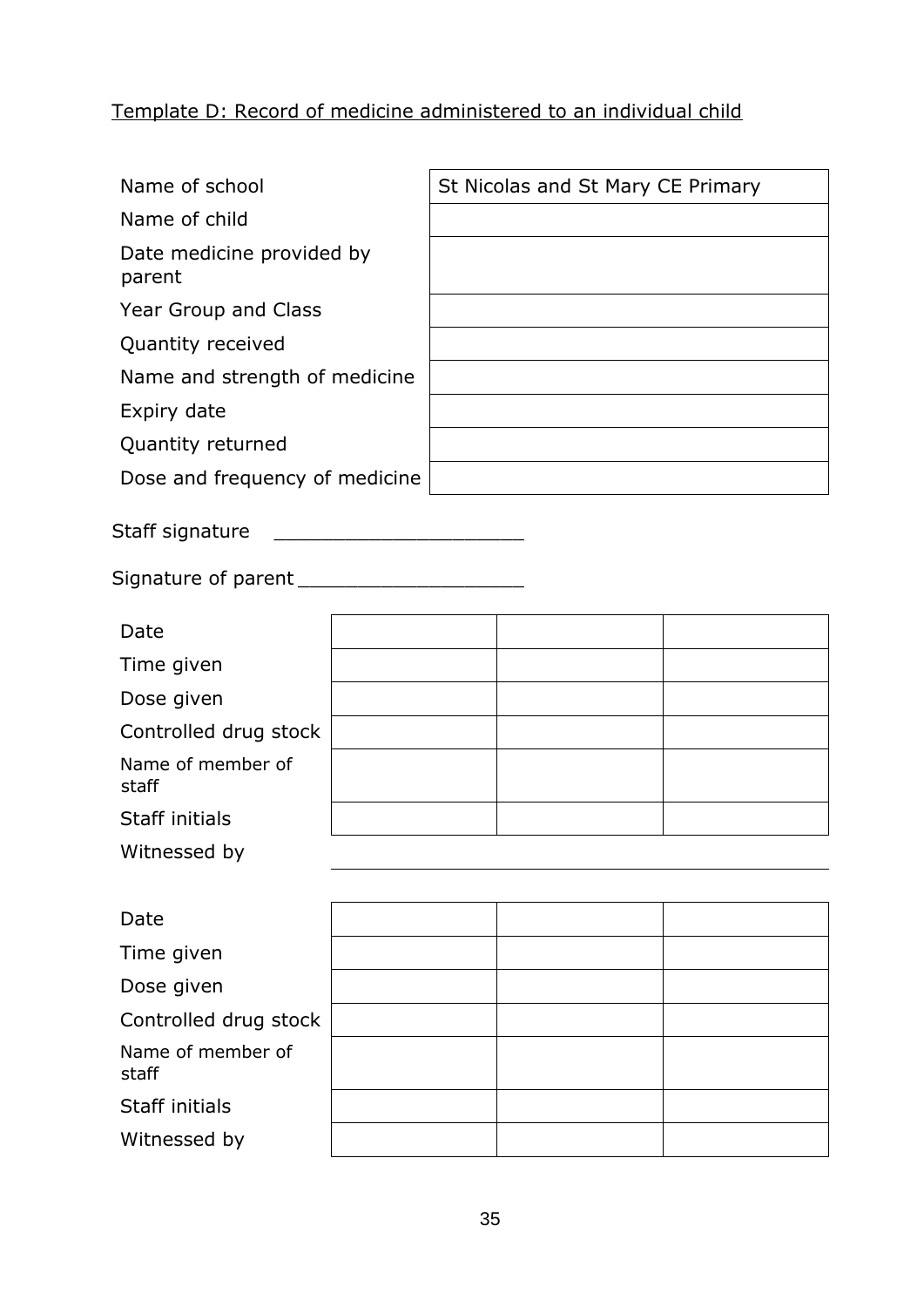# **D: Record of medicine administered to an individual child (Continued)**

| Date                       |  |  |
|----------------------------|--|--|
| Time given                 |  |  |
| Dose given                 |  |  |
| Controlled drug stock      |  |  |
| Name of member of<br>staff |  |  |
| <b>Staff initials</b>      |  |  |
| Witnessed by               |  |  |
| Date                       |  |  |
| Time given                 |  |  |
| Dose given                 |  |  |
| Controlled drug stock      |  |  |
| Name of member of<br>staff |  |  |
| <b>Staff initials</b>      |  |  |
| Witnessed by               |  |  |
| Date                       |  |  |
| Time given                 |  |  |
| Dose given                 |  |  |
| Controlled drug stock      |  |  |
| Name of member of<br>staff |  |  |
| Staff initials             |  |  |
| Witnessed by               |  |  |
| Date                       |  |  |
| Time given                 |  |  |
| Dose given                 |  |  |
| Controlled drug stock      |  |  |
| Name of member of<br>staff |  |  |
| Staff initials             |  |  |
| Witnessed by               |  |  |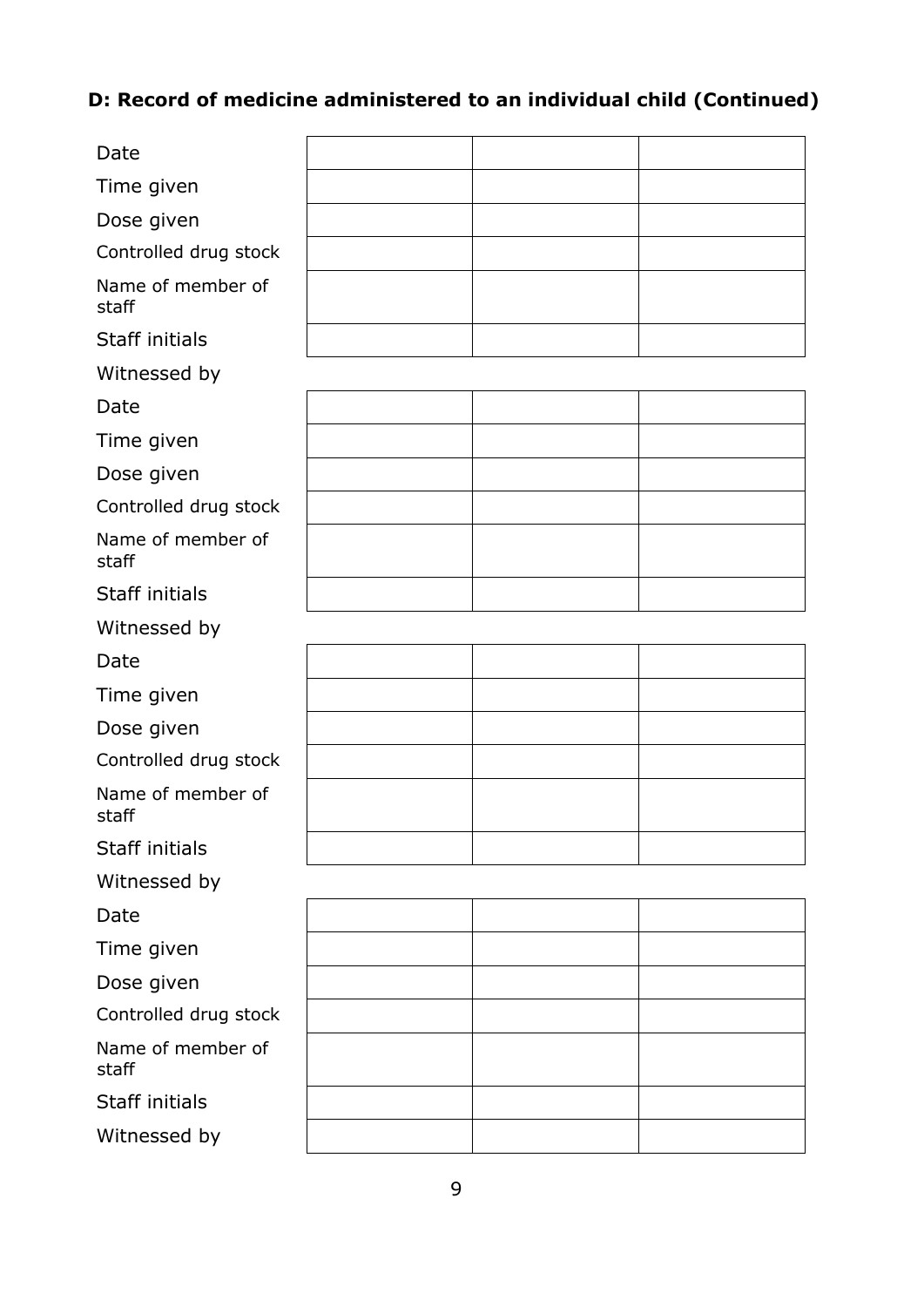# Template E: record of medicine administered to all children

# Name of school  $\left|\begin{array}{c} \end{array}\right|$  St Nicolas and St Mary Primary School

| Date | Child's name | Time | Name of<br>medication | Dose<br>given | Any<br>reactions | Signature | Print name | Comments |
|------|--------------|------|-----------------------|---------------|------------------|-----------|------------|----------|
|      |              |      |                       |               |                  |           |            |          |
|      |              |      |                       |               |                  |           |            |          |
|      |              |      |                       |               |                  |           |            |          |
|      |              |      |                       |               |                  |           |            |          |
|      |              |      |                       |               |                  |           |            |          |
|      |              |      |                       |               |                  |           |            |          |
|      |              |      |                       |               |                  |           |            |          |
|      |              |      |                       |               |                  |           |            |          |
|      |              |      |                       |               |                  |           |            |          |
|      |              |      |                       |               |                  |           |            |          |
|      |              |      |                       |               |                  |           |            |          |
|      |              |      |                       |               |                  |           |            |          |
|      |              |      |                       |               |                  |           |            |          |
|      |              |      |                       |               |                  |           |            |          |
|      |              |      |                       |               |                  |           |            |          |
|      |              |      |                       |               |                  |           |            |          |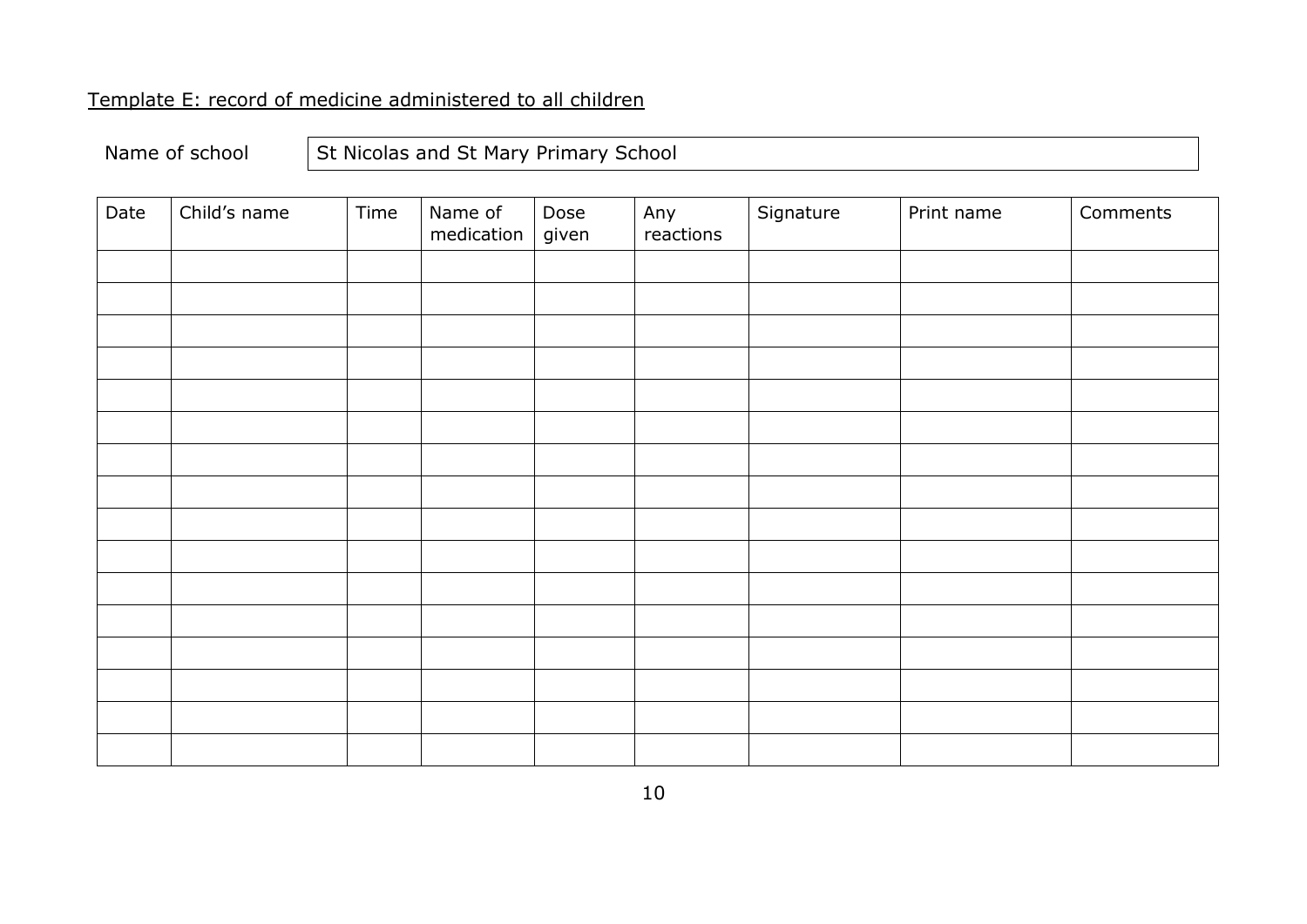## Template F: staff training record – administration of medicines

Training can also be recorded on a matrix, in SIMS or similar database or using this form.

| Name of school/setting                                         |           |
|----------------------------------------------------------------|-----------|
| Name                                                           |           |
| Type of training received                                      |           |
| Date of training completed                                     |           |
| Training provided by – print name<br>and signature             |           |
| Refresher/update training date                                 |           |
| Profession and title                                           |           |
| I confirm I have received and<br>understood the above training | signature |

### Additional training:

Type of training received

Date of training completed

Training provided by – print name and signature

Refresher/update training date

Profession and title

I confirm I have received and understood the above training

Type of training received

Date of training completed

Training provided by – print name and signature

Refresher/update training date

Profession and title

I confirm I have received and understood the above training

| signature |
|-----------|

| signature |
|-----------|
|           |
|           |
|           |
|           |
|           |
|           |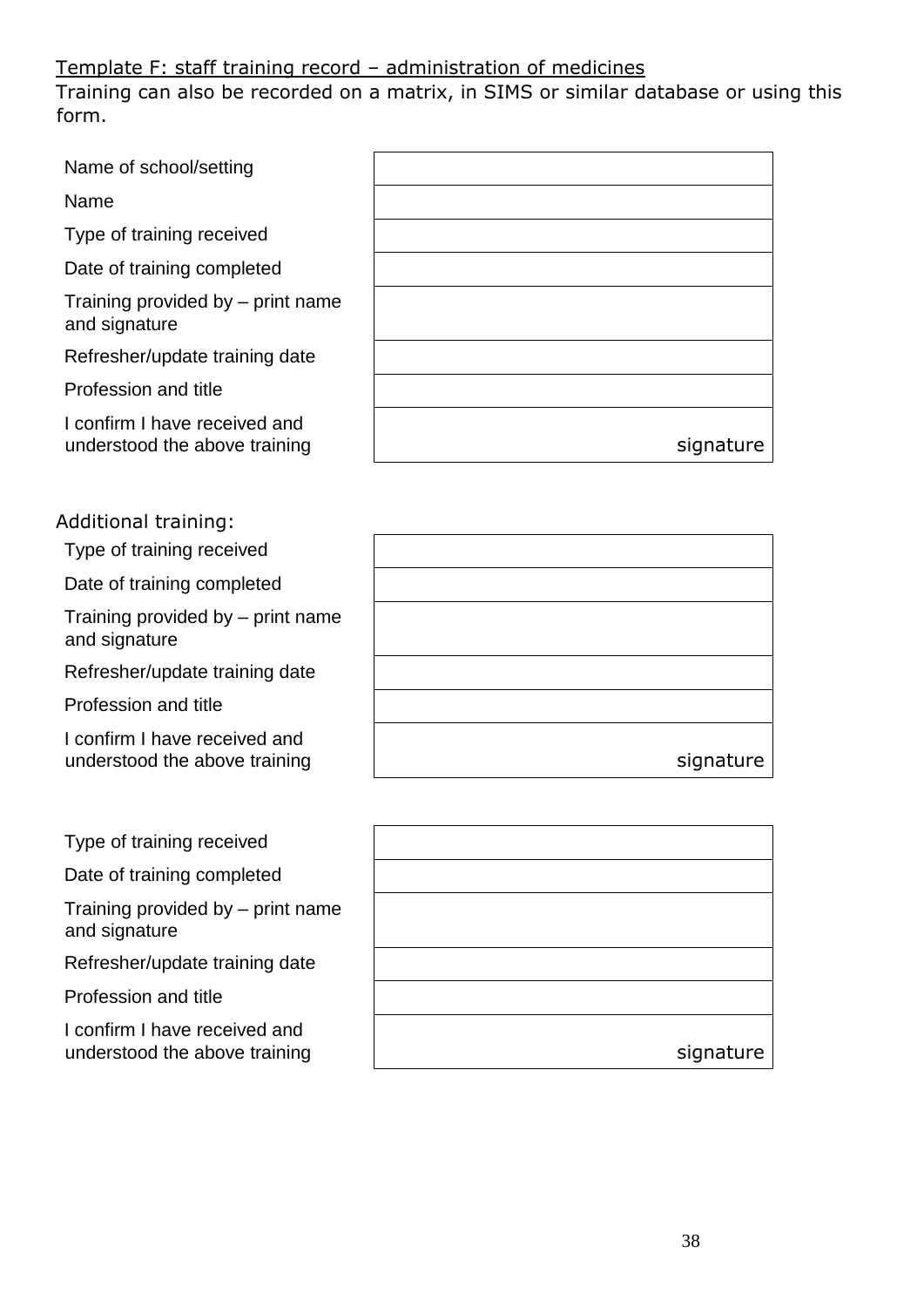#### **Request an ambulance - dial 999, ask for an ambulance and be ready with the information below. Speak clearly and slowly and be ready to repeat information if asked.**

#### **1. telephone number**

**2. your location as follows [insert school/setting address]**

**School address**

## **3. state what the postcode is – please note that postcodes for satellite navigation systems may differ from the postal code**

 **Postcode**

**4. inform Ambulance Control of the best entrance to use and state that the crew will be met and taken to the patient**

 **Best entrance is:**

- **5. your name**
- **6. provide the exact location of the patient within the school setting**
- **7. provide the name of the child and a brief description of their symptoms**
- **8. put a completed copy of this form by the phone**